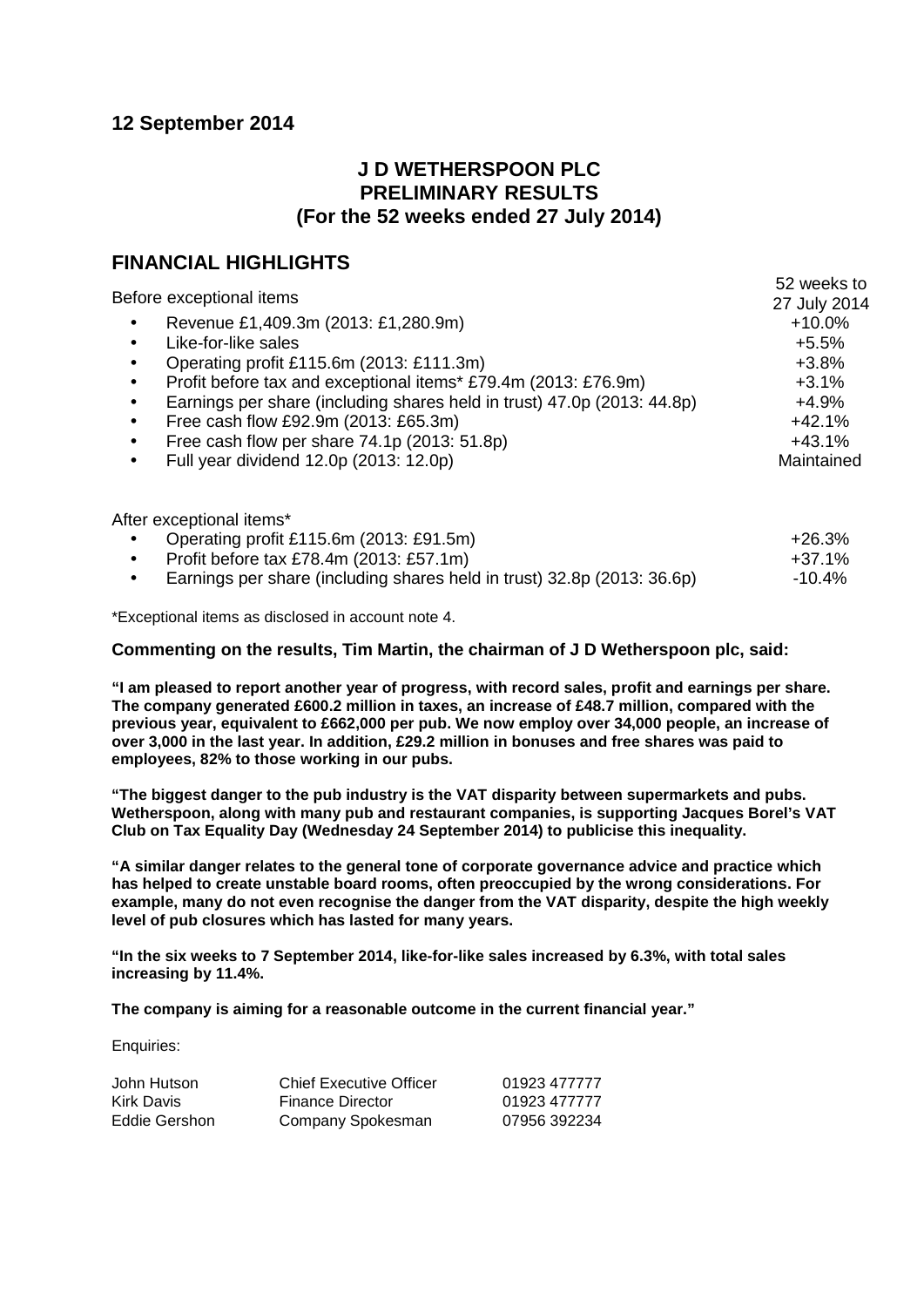### **CHAIRMAN'S STATEMENT**

#### **Financial performance**

**I am pleased to report a year of further progress for the company, with record sales, profit and earnings per share before exceptional items. The company was founded in 1979 – and this is the 31st year since incorporation in 1983. The table below outlines some key aspects of our performance during that period. Since our flotation in 1992, earnings per share before exceptional items have grown by an average of 15.8% per annum and free cash flow per share by an average of 17.5%.**

| <b>Financial</b><br>year | <b>Total</b><br>sales | <b>Profit before tax</b><br>and exceptional<br>items | Earnings per share<br>before exceptional<br>items | Free<br>cash<br>flow | Free cash<br>flow per<br>share |
|--------------------------|-----------------------|------------------------------------------------------|---------------------------------------------------|----------------------|--------------------------------|
|                          | £000                  | £000                                                 | pence                                             | £000                 | pence                          |
| 1984                     | 818                   | (7)                                                  | 0.0                                               |                      |                                |
| 1985                     | 1,890                 | 185                                                  | 0.2                                               |                      |                                |
| 1986                     | 2,197                 | 219                                                  | 0.2                                               |                      |                                |
| 1987                     | 3,357                 | 382                                                  | 0.3                                               |                      |                                |
| 1988                     | 3,709                 | 248                                                  | 0.3                                               |                      |                                |
| 1989                     | 5,584                 | 789                                                  | 0.6                                               | 915                  | 0.4                            |
| 1990                     | 7,047                 | 603                                                  | 0.4                                               | 732                  | 0.4                            |
| 1991                     | 13,192                | 1,098                                                | 0.8                                               | 1,236                | 0.6                            |
| 1992                     | 21,380                | 2,020                                                | 1.9                                               | 3,563                | 2.1                            |
| 1993                     | 30,800                | 4,171                                                | 3.3                                               | 5,079                | 3.9                            |
| 1994                     | 46,600                | 6,477                                                | 3.6                                               | 5,837                | 3.6                            |
| 1995                     | 68,536                | 9,713                                                | 4.9                                               | 13,495               | 7.4                            |
| 1996                     | 100,480               | 15,200                                               | 7.8                                               | 20,968               | 11.2                           |
| 1997                     | 139,444               | 17,566                                               | 8.7                                               | 28,027               | 14.4                           |
| 1998                     | 188,515               | 20,165                                               | 9.9                                               | 28,448               | 14.5                           |
| 1999                     | 269,699               | 26,214                                               | 12.9                                              | 40,088               | 20.3                           |
| 2000                     | 369,628               | 36,052                                               | 11.8                                              | 49,296               | 24.2                           |
| 2001                     | 483,968               | 44,317                                               | 14.2                                              | 61,197               | 29.1                           |
| 2002                     | 601,295               | 53,568                                               | 16.6                                              | 71,370               | 33.5                           |
| 2003                     | 730,913               | 56,139                                               | 17.0                                              | 83,097               | 38.8                           |
| 2004                     | 787,126               | 54,074                                               | 17.7                                              | 73,477               | 36.7                           |
| 2005                     | 809,861               | 47,177                                               | 16.9                                              | 68,774               | 37.1                           |
| 2006                     | 847,516               | 58,388                                               | 24.1                                              | 69,712               | 42.1                           |
| 2007                     | 888,473               | 62,024                                               | 28.1                                              | 52,379               | 35.6                           |
| 2008                     | 907,500               | 58,228                                               | 27.6                                              | 71,411               | 50.6                           |
| 2009                     | 955,119               | 66,155                                               | 32.6                                              | 99,494               | 71.7                           |
| 2010                     | 996,327               | 71,015                                               | 36.0                                              | 71,344               | 52.9                           |
| 2011                     | 1,072,014             | 66,781                                               | 34.1                                              | 78,818               | 57.7                           |
| 2012                     | 1,197,129             | 72,363                                               | 39.8                                              | 91,542               | 70.4                           |
| 2013                     | 1,280,929             | 76,943                                               | 44.8                                              | 65,349               | 51.8                           |
| 2014                     | 1,409,333             | 79,362                                               | 47.0                                              | 92,850               | 74.1                           |

| Summary accounts for the years ended July 1984 to 2014 |  |  |  |  |  |
|--------------------------------------------------------|--|--|--|--|--|
|--------------------------------------------------------|--|--|--|--|--|

**Notes** 

#### **Adjustments to statutory numbers**

1. Where appropriate, the earnings per share (EPS), as disclosed in the statutory accounts, has been recalculated to take account of share splits, the issue of new shares and capitalisation issues.

2. Free cash flow per share excludes dividends paid which were included in the free cash flow calculations in the annual report and accounts for the years 1995–2000.

3. The weighted average number of shares, EPS and free cash flow per share include those shares held in trust for employee share schemes.

4. Before 2005, the accounts were prepared under UKGAAP. All accounts from 2005 to date have been prepared under IFRS.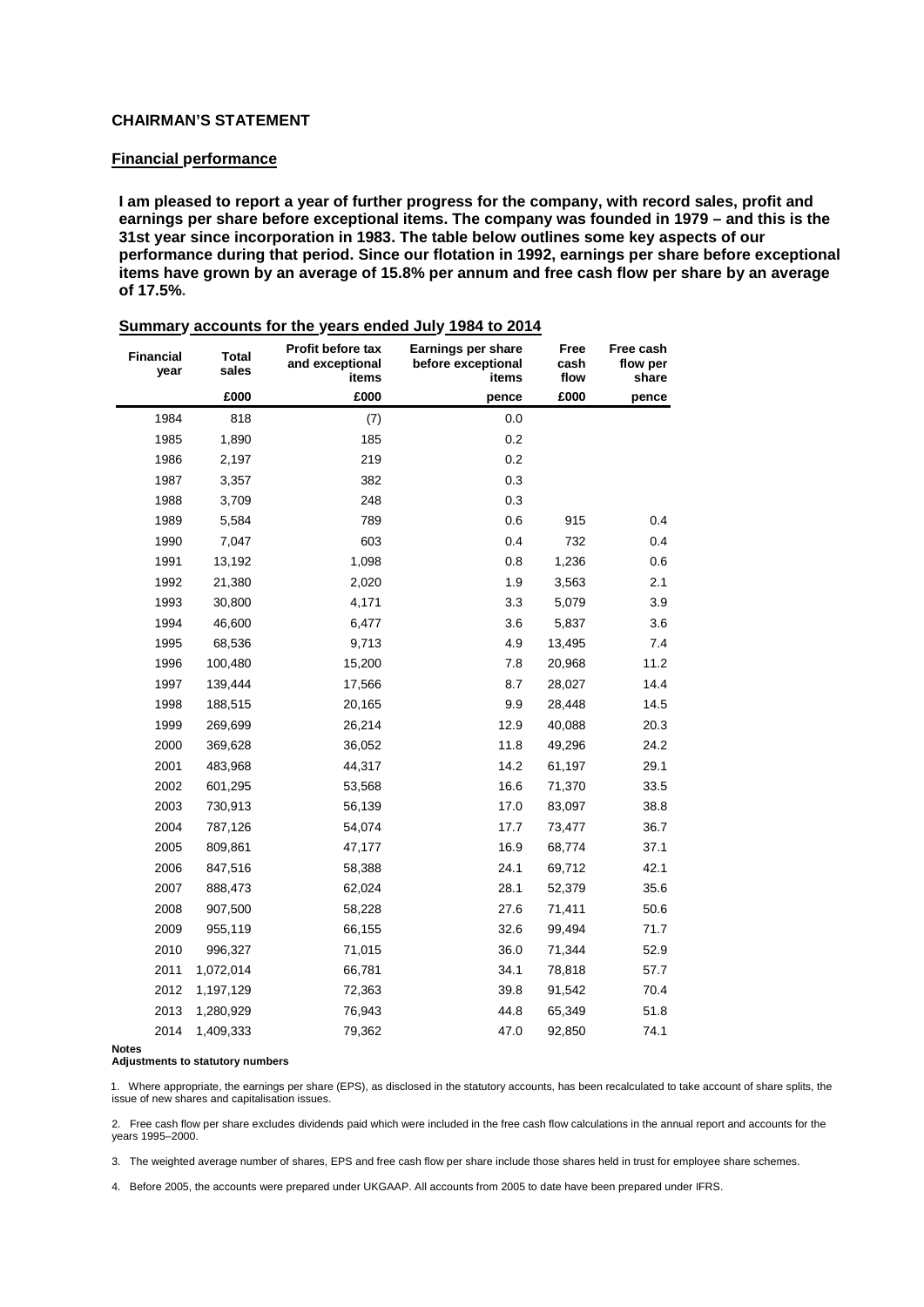Like-for-like sales increased by 5.5%, with total sales of £1,409.3 million, an increase of 10.0% (2013: 7.0%). Like-for-like bar sales increased by 2.7% (2013: 3.8%), food sales by 12.0% (2013: 10.9%) and slot/fruit machine sales decreased by 3.1% (2013: increased by 0.4%).

Operating profit before exceptional items increased by 3.8% to £115.6 million (2013: £111.3 million) and, after exceptional items, increased by 26.3% to £115.6 million (2013: £91.5 million). The operating margin, before exceptional items, decreased to 8.2% (2013: 8.7%), mainly as a result of increases in staff costs and repairs. The operating margin after exceptional items was 8.2% (2013: 7.1%).

Profit before tax and exceptional items increased by 3.1% to £79.4 million (2013: £76.9 million) and, after exceptional items, increased by 37.1% to £78.4 million (2013: £57.1 million). Earnings per share (including shares held in trust by the employee share scheme), before exceptional items, increased by 4.9% to 47.0p (2013: 44.8p). Earnings per share (including shares held in trust by the employee share scheme), after exceptional items, decreased by 10.4% to 32.8p (2013: 36.6p), owing to a deferred tax credit in the previous year.

Net interest was covered 3.2 times by operating profit before exceptional items (2013: 3.2 times) and 3.1 times by operating profit after exceptional items (2013: 2.7 times). Total capital investment was £177.5 million in the period (2013: £101.8 million), with £97.7 million on new pub openings (2013: £53.2 million), £56.2 million on existing pubs and IT infrastructure (2013: £40.9 million) and £23.6 million on freehold reversions, where Wetherspoon was already a tenant, and investment properties (2013: £7.7 million).

Exceptional items totalled £17.7 million (2013: £19.0 million). An exceptional item of £1.0 million relates to the interest repayment to HMRC, following the unsuccessful outcome of the 'Rank' gaming duties case. In addition, an agreement was reached with HMRC in respect of a long-outstanding dispute over the treatment of capital allowances. As a result of this agreement, tax computations have been resubmitted and have resulted in a claim for a tax refund of £4.4 million and a deferred tax liability of £21.1 million. This has resulted in an exceptional tax charge £16.7 million.

Free cash flow, after capital investment of £56.2 million on existing pubs (2013: £40.9 million), £7.3 million in respect of share purchases for employees (2013: £8.8 million) and payments of tax and interest, increased by £27.6 million to £92.9 million (2013: £65.3 million), partly owing to a working capital inflow of £29.9 million in the year under review, compared with an outflow of £6.0 million in the previous year. Free cash flow per share was 74.1p (2013: 51.8p).

## **Property**

The company opened 46 pubs during the year, with 5 pubs sold or closed, resulting in a total estate of 927 pubs at the financial year end. The average development cost for a new pub (excluding the cost of freeholds) was £1.64 million, compared with £1.55 million a year ago, as we continue to increase expenditure on kitchens, customer areas and beer gardens. The full-year depreciation charge was £58.1 million (2013: £53.1 million). We currently intend to open around 30–40 pubs in the year ending July 2015.

## **Property litigation**

As reported at the interim results in March 2013, Wetherspoon agreed on an out-of-court settlement with developer Anthony Lyons, formerly of property leisure agent Davis Coffer Lyons, and has received approximately £1.25 million from Mr Lyons.

The payment relates to litigation in which Wetherspoon claimed that Mr Lyons had been an accessory to frauds committed by Wetherspoon's former retained agent Van de Berg and its directors Christian Braun, George Aldridge and Richard Harvey. Mr Lyons denied the claim – and the litigation was contested.

The claim related to properties in Portsmouth, Leytonstone and Newbury. The Portsmouth property was involved in the 2008/9 Van de Berg case itself. In that case, Mr Justice Peter Smith found that Van de Berg, but not Mr Lyons (who was not a party to the case), fraudulently diverted the freehold from Wetherspoon to Moorstown Properties Limited, a company owned by Simon Conway. Moorstown leased the premises to Wetherspoon. Wetherspoon is still a leaseholder of this property – a pub called The Isambard Kingdom Brunel.

The properties in Leytonstone and Newbury (the other properties in the case against Mr Lyons) were not pleaded in the 2008/9 Van de Berg case. Leytonstone was leased to Wetherspoon and trades today as The Walnut Tree public house. Newbury was leased to Pelican plc and became Café Rouge.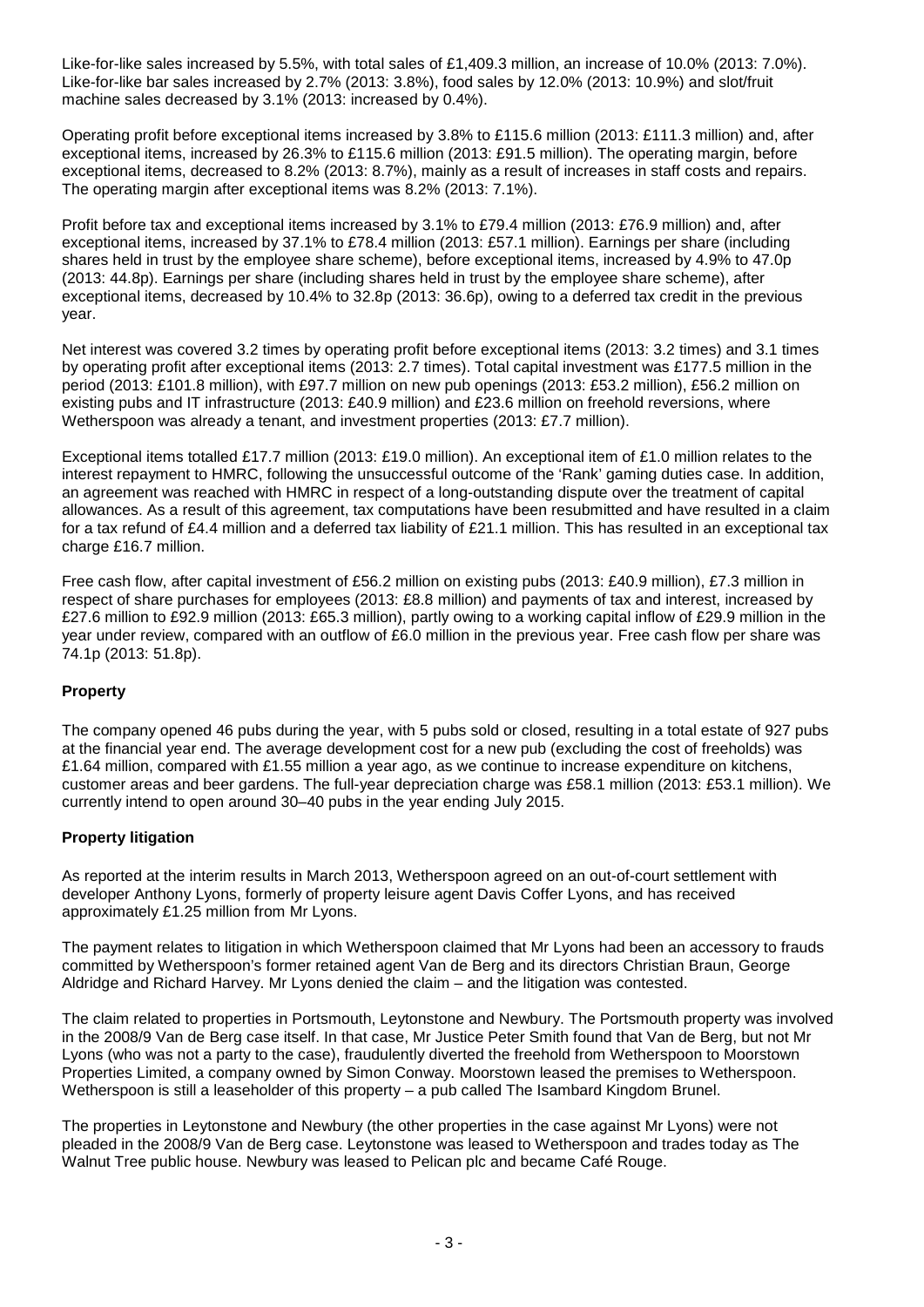As we have also reported, the company agreed to settle its final claim in this series of cases and accepted £400,000 from property investor Jason Harris, formerly of First London and now of First Urban Group. Wetherspoon alleged that Harris was an accessory to frauds committed by Van de Berg. Harris contested the claim and has not admitted liability.

Before the conclusion of the above cases, Wetherspoon also agreed on a settlement with Paul Ferrari of London estate agent Ferrari Dewe & Co, in respect of properties referred to as the 'Ferrari Five' by Mr Justice Peter **Smith** 

Further shareholder information about these cases is available in a short article which I wrote for the trade publication Propel (reproduced below).

### **Corporation tax**

The overall tax charge (including deferred tax) on pre-exceptional items is 25.8% (2013: 26.6%). The UK standard average tax rate for the period was 22.3% (2013: 23.7%). The difference between the rate of 25.8% and the standard average rate of UK corporation tax of 22.3% is 3.5% (2013: 2.9%) which is due primarily to the level of non-qualifying depreciation (depreciation which does not qualify for tax relief).

The pre-exceptional current tax rate, which excludes deferred tax, has fallen by 3.7% to 21.4% (2013: 25.1%), mainly owing to the UK corporation tax rate falling from 23.7% to 22.3% and greater capital allowances.

### **Financing**

As at 27 July 2014, the company's total net debt, including bank borrowings and finance leases, but excluding derivatives, was £556.6 million (2013: £474.2 million), an increase of £82.4 million. Factors which have led to the increase in debt are 46 new pub openings costing £97.7 million, investment in existing pubs of £56.2 million, the acquisition of freehold reversions and investment properties of £23.6 million, the repurchase of shares of £24.6 million, a repayment of £16.7 million to HMRC in respect of a gaming machine legal judgement and dividend payments of £14.9 million. Year-end net-debt-to-EBITDA was 3.21 times (2013: 2.88 times).

As at 27 July 2014, the company had £138.1 million (2013: £111.0 million) of unutilised banking facilities and cash balances, with total facilities of £690.0 million (2013: £575.0 million). The company's existing interest-rate swap arrangements remain in place.

### **Dividends and return of capital**

The board proposes, subject to shareholders' approval, to pay a final dividend of 8.0p per share (2013: 8.0p per share), on 27 November 2014, to those shareholders on the register on 24 October 2014, giving a total dividend for the year of 12.0p per share (2013: 12.0p per share). The dividend is covered 2.8 times (2013: 3.2 times). In view of high levels of capital expenditure in recent years and the potential for advantageous investments in the future, the board has decided to maintain the dividend at its current level for the time being.

During the year, 3,068,088 shares (representing 2.4% of the issued share capital) were purchased by the company for cancellation, at a total cost of £24.6 million, including stamp duty, representing an average cost per share of 800p.

## **Further progress**

As in previous years, the company has tried to improve as many areas of the business as possible. For example, our food hygiene ratings are at record levels. We have 824 pubs rated on the Food Standards Agency's website. The average score is 4.91, with 92% of the pubs achieving a top rating of five stars and 7% receiving four stars. This is the highest average rating for any pub or restaurant company. In the separate Scottish scheme, which records either a 'pass' or 'fail', all of our 65 pubs have passed.

In the 2015 Good Beer Guide, a CAMRA publication, 317 of our pubs have been recommended, more than any other pub company. In addition, over 900 of our pubs are Cask Marque approved – Cask Marque is a pubindustry scheme, run in conjunction with several brewers, which checks and approves the quality of real ale in pubs. We continue to source our traditional ales from a large number of microbreweries of varying sizes and believe that we are the biggest purchaser of microbrewery beer in the UK.

We continue to run the world's biggest real-ale festival twice per annum and have added a cider festival in recent times, featuring a wide variety of suppliers from the UK, Europe and elsewhere in the world.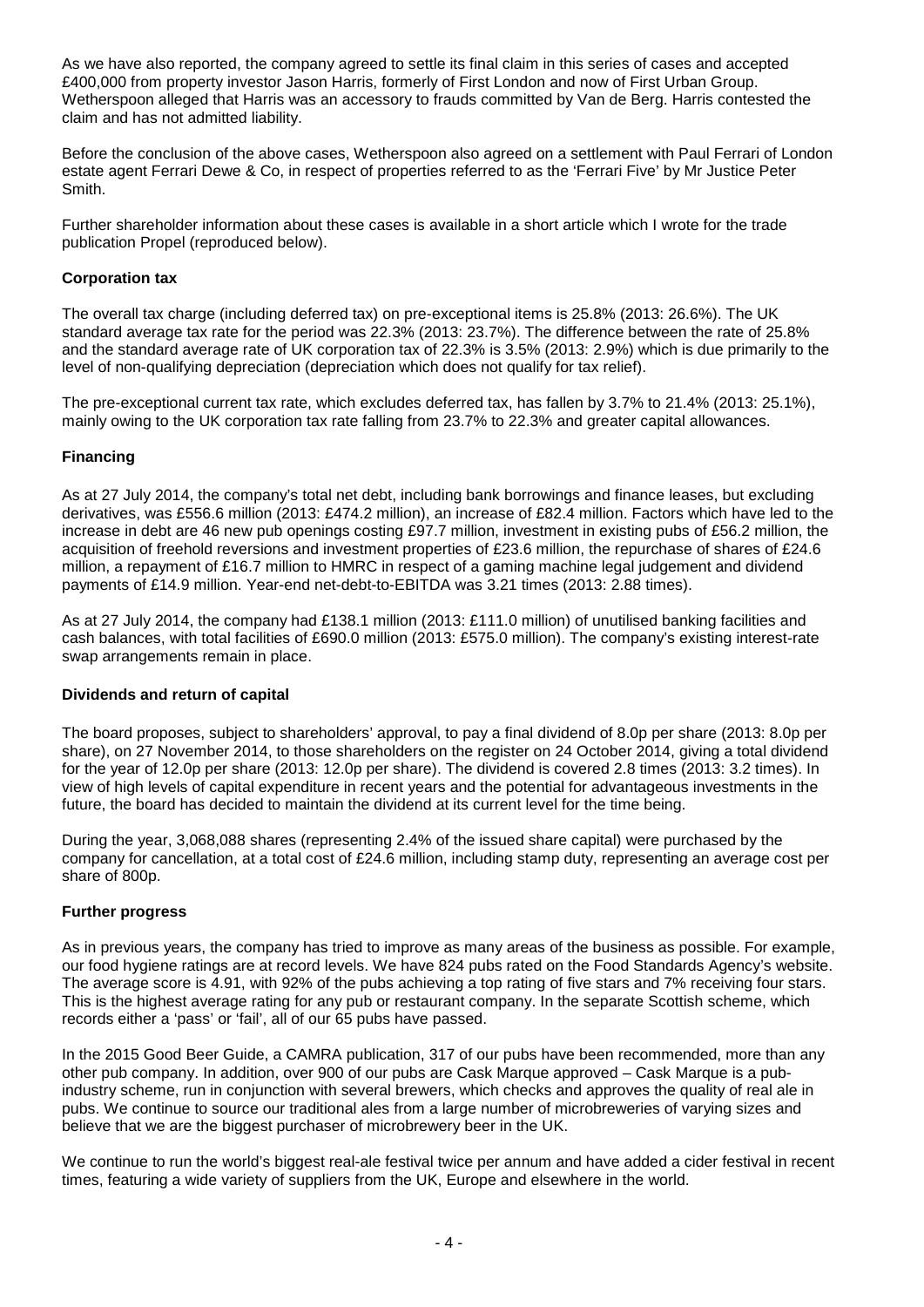We continue to work with our suppliers on both a quality and marketing basis. For example, 97% of our pubs have achieved 'Master Brewer Accreditation' from Guinness; we are still the world's number-one seller of Pimm's, having sold more Pimm's in one day on 16 August 2014 than any other company has ever done.

We paid £29.2 million in respect of bonuses and free shares to employees in the year, slightly more than the previous year, of which 96% was paid to staff below board level and 82% was paid to staff working in our pubs.

As in previous years, we continue to concentrate on areas such as training, where we have won numerous awards and endorsements over the years. We also continue to invest in our pubs and have upgraded, and continue to upgrade, many of our kitchens and back-of-house facilities. For example, we plan to spend £16.0 million in the next four years, creating and improving staff rooms.

In the field of charity, thanks to the work of our dedicated pub and head-office teams, we continue to raise record amounts of money for CLIC Sargent, which supports young cancer patients and their families. In the last year, we raised approximately £1.7 million, bringing the total raised to over £9.2 million – more than any other corporate partner has raised for this charity.

### **General tax matters**

We continue to believe that pubs are taxed excessively and that the government would create more jobs and receive higher levels of overall revenue, if it were to create tax equality among supermarkets, pubs and restaurants. Supermarkets pay virtually no VAT in respect of food sales, whereas pubs pay 20% – and this disparity enables supermarkets to subsidise their alcoholic drinks sales to the detriment of pubs and, indeed, restaurants. This serious economic disadvantage has contributed to the closure of many thousands of pubs, and the pub industry has lost approximately 50% of its beer sales to supermarkets since VAT was increased from 8% over 30 years ago.

Wetherspoon is happy to pay its share of tax and, in this respect, is a major contributor to the economy. In the year under review, we paid total taxes of £600.2 million, an increase of £48.7 million, compared with the previous year, which equates to approximately 43% of our sales.

This equates to an average payment per pub of £662,000 per annum or £12,700 per week.

|                            | 2014  | 2013  |
|----------------------------|-------|-------|
|                            | £m    | £m    |
| VAT                        | 275.1 | 253.0 |
| Alcohol duty               | 157.0 | 144.4 |
| PAYE and NIC               | 78.4  | 70.2  |
| <b>Business rates</b>      | 44.9  | 46.4  |
| Corporation tax            | 18.1  | 18.4  |
| Machine duty               | 11.3  | 7.2   |
| Climate change levies      | 6.3   | 4.3   |
| Carbon tax                 | 2.7   | 2.6   |
| Fuel duty                  | 2.1   | 2.0   |
| Stamp duty                 | 2.1   | 1.0   |
| Landfill tax               | 1.5   | 1.3   |
| Premises and TV licences   | 0.7   | 0.7   |
| <b>TOTAL TAX</b>           | 600.2 | 551.5 |
| TAX PER PUB (£000)         | 662   | 632   |
| <b>TAX AS % OF SALES</b>   | 42.6% | 43.1% |
| <b>PRE-EXCEPTIONAL</b>     | 58.9  | 56.5  |
| <b>PROFIT AFTER TAX</b>    |       |       |
| <b>PROFIT AFTER TAX AS</b> | 4.2%  | 4.4%  |
| % OF SALES                 |       |       |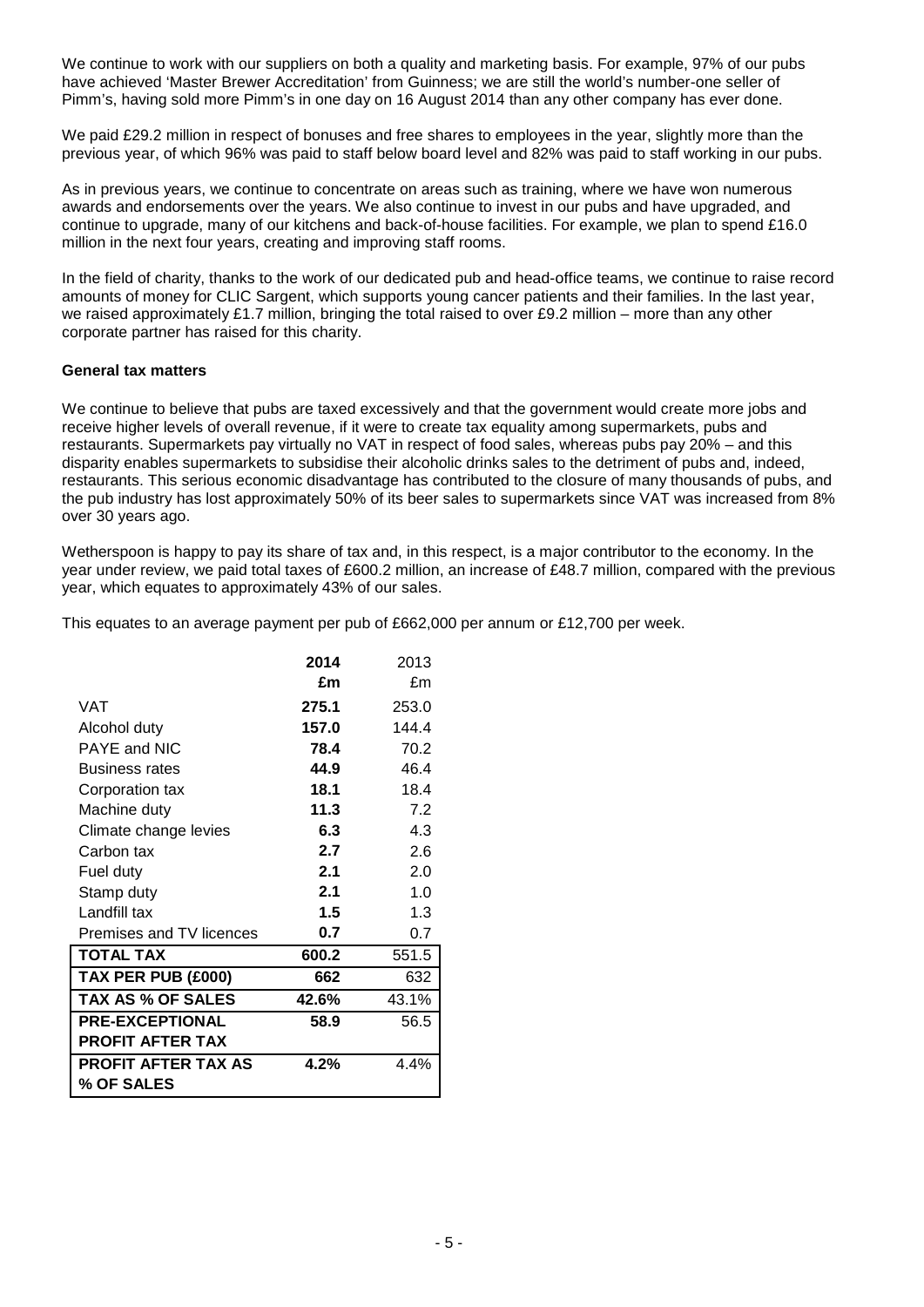# **Tax Equality Day**

In order to draw attention to the current unfair tax régime, Wetherspoon is supporting Tax Equality Day (Wednesday 24 September 2014), in association with Jacques Borel's VAT Club – also supported by many others, including Punch, Fuller's, Adnams and thousands of individual publicans. At Wetherspoon, we are reducing our prices by about 7.5%, to reflect the likely reduction in prices which consumers would see, if VAT in pubs were reduced. We are sure that this offer will be extremely popular with customers and will, undoubtedly, increase the amount of revenue for the government as well, if it succeeds in reversing the increase in off-sales through supermarkets – even for one day.

## **Corporate governance**

Last year, I expressed scepticism about aspects of corporate governance 'best practice', based on the observation that, in recent years, compliant pub companies had often fared disastrously in comparison with noncompliant ones. In particular, pub companies in which the CEO became chairman and which had a majority of executives and 'non-independent' non-executives, usually with previous experience in the pub trade, avoided making the catastrophic errors to which compliant companies seemed prone. Compliant companies, with a socalled independent non-executive chairman and dominated by non-executive directors, often with a very small number of executive directors, tended to be excessively influenced by City fashions, creating instability and poor performance as a result. In addition, I expressed the view that performance-based pay was, in effect, a doubleedged sword, since setting targets for achievement often resulted in, for example, excessive debt as a means of enhancing earnings, as well as other distortions in behaviour. It was noted that banks in the credit crunch were also compliant, but this had not prevented disaster.

These views, clearly set out in last year's chairman's statement, have not been contradicted by any party in the interim. No questions have been raised about this aspect of the chairman's statement in meetings between the company and our shareholders. Indeed, corporate governance issues have almost never been raised by shareholders in all of our meetings with them in the 22 years since our flotation on the stock market. This year, several Wetherspoon executives and I have considered the UK Corporate Governance Code (2012), to try to throw light on this divergence in performance, bearing in mind the problems in recent times at companies like Marks and Spencer, Tesco and Morrisons, with ever-changing compliant boards struggling to run what were previously successful and stable companies.

The general view of our management team is that the UK Corporate Governance Code does not, as it purports to do, 'facilitate effective, entrepreneurial and prudent management that can deliver the long-term success' of companies. The main fault we see is that the code is much too 'City centric' and 'board centric', emphasising the importance of meetings between shareholders and the chairman and between various permutations of board members. These meetings may be desirable or necessary, from time to time, but are much less important than directors of a pub company, for example, visiting its pubs and making a note of the comments of staff and customers (as is the practice at Wetherspoon), for the purpose of board and other discussions. The road to hell in pub companies lies in emphasising the views of shareholders over those of employees on the 'front line'.

This point was best summed up by the legendary Sam Walton of Walmart in 'Made in America':

'As companies get larger … it becomes … tempting to … go to New York and speak to the … people that own your stock … I feel our time is best spent with our own people in the stores … Not that we don't go out of our way to keep Wall Street up to date on what's going on with the company.'

## He further stated:

'What's really worried me over the years is not our stock price, but that we might someday fail to take care of our customers or that our managers might fail to motivate and take care of our (employees)…. Those challenges are more real than somebody's theory that we're heading down the wrong path…. As business leaders, we absolutely cannot afford to get all caught up in trying to meet the goals that some … institution … sets for us. If we do that, we take our eye off the ball…. If we fail to live up to somebody's hypothetical projection for what we should be doing, I don't care. We couldn't care less about what is forecast or what the market says we ought to do.'

As Sam Walton indicated, it is clearly a vital priority for pub and retail company directors, for example, to keep in touch with employees and customers' views, yet the code does not mention these aspects at all. In this respect, the theoretical separation of the running of a board and a company, as advanced by the code, is a highly dangerous concept. In order to run a business well, the directors need to appear regularly on the 'front line'. This excessive emphasis on City/shareholders' views is likely to stem from the nature of the FRC board itself, whose membership is dominated by individuals, no doubt well intentioned, with finance and City backgrounds, with few or no representatives from other spheres.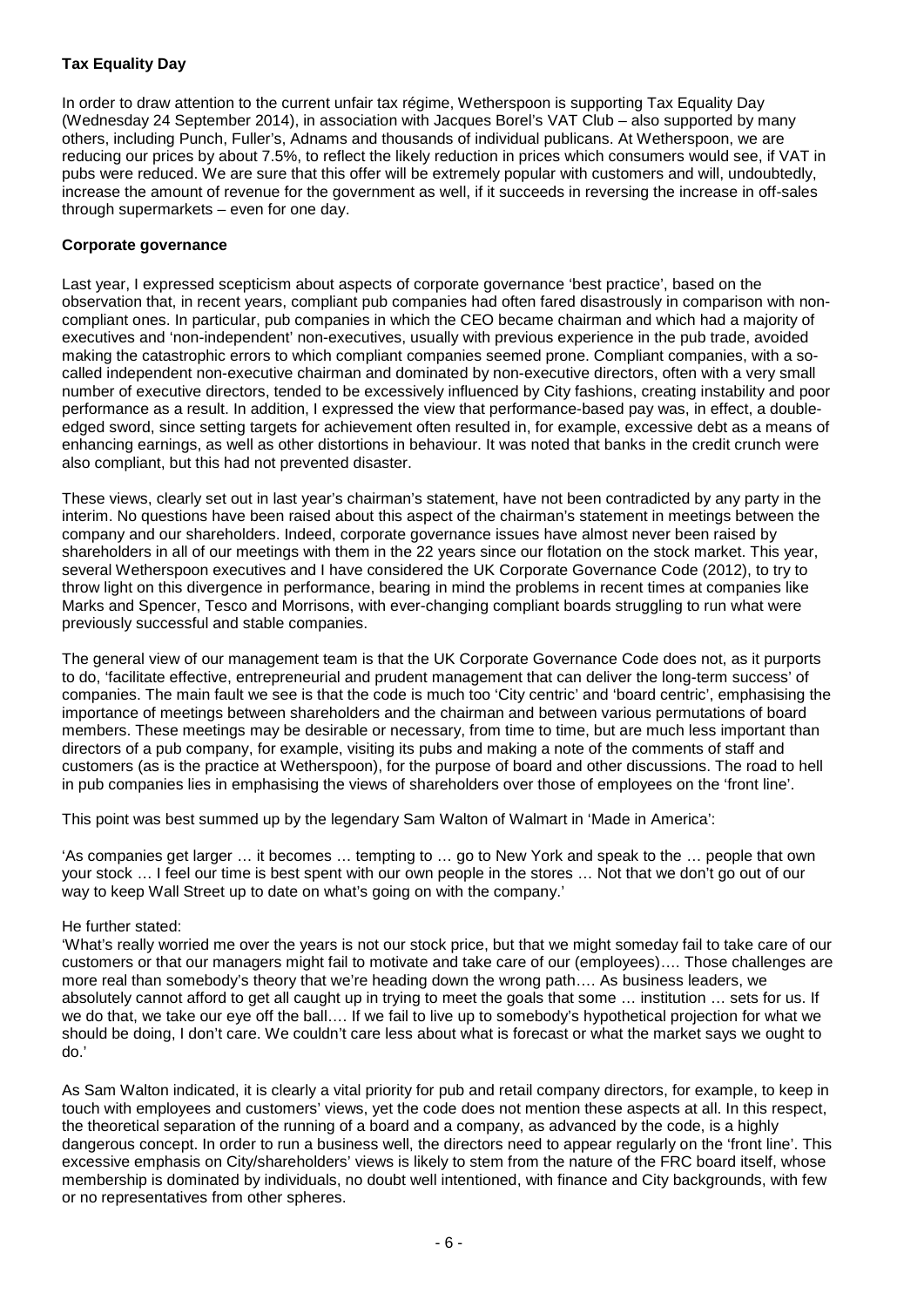Recent reports have stated that the average institutional fund manager turns over his share portfolio about twice a year. Inevitably, in these circumstances, advice from an average fund manager may tend to be based on shortterm considerations and of no, or limited, use to directors. Sensible institutional shareholders recognise these parameters and will offer an opinion, if asked, and mostly restrict themselves to asking questions, enabling them to form an investment view. Anyone who has read the works of Benjamin Graham or Warren Buffett will be aware of their views that markets often suffer from deep and serious mental instability, so the idea of consulting 'Mr Market' as a regular source of wisdom is unrealistic and potentially dangerous. On the other hand, by concentrating on listening to the views of employees who understand best the challenges facing the business, directors will make a positive contribution to their companies.

As an illustration of this imbalance, a word search indicates 65 references in the code to shareholders, three to employees and none to customers – a reversal of this ratio would indicate a better sense of priorities.

Emphasising the pitfalls, the only serious approach from a shareholder, regarding Wetherspoon's corporate strategy since our 1992 flotation, concerned the desire of one large shareholder, Hermes, in 2005, which urged Wetherspoon to start converting its pubs to tenancies, in order to take advantage of the higher share valuation which applied to Punch Taverns and Enterprise Inns at that time. This was not helpful advice then and appeared to us to be focused on short-term share performance at the expense of any other considerations and was advice which the board chose not to follow.

The current advice that non-executives should remain on boards for a maximum of nine years, combined with the normal short tenure of chief executive officers of four to five years, has created boardrooms in which inexperience and short-term City considerations dominate and in which there is a demoralising instability for employees. As one sage has stated, 'when experience is not retained, infancy is perpetual'.

The code should also, we believe, be franker in admitting to the shortcomings of current and previous guidance. Remuneration committees, for example, which were introduced to control pay which was perceived to be excessive, have overseen an explosion in the levels of remuneration. The 'pay for performance' mantra has meant, in effect, the setting of complex targets for bonuses which have greatly lengthened and complicated reports and accounts, but have exacerbated, not alleviated, the basic problem. As a general observation, far too much financial reporting is couched in financial jargon and 'business speak', making corporate documents difficult to understand and being contrary to the stated approach of making reporting more transparent.

In conclusion, it is our view that corporate governance, as reflected in the code and in common practice is, in many respects, deeply flawed as regards pub companies and probably many other types of company as well. The boards of many PLCs are often highly unstable owing to their domination by non-executive directors on relatively short-term contracts. A greater percentage of executive representation on the board, greater emphasis on all directors liaising with staff on the front line, rather than shareholders, and less emphasis on pay for performance are the key elements which need to be modified.

## **Current trading and outlook**

The biggest danger to the pub industry, as indicated above, is the VAT disparity between supermarkets and pubs. Wetherspoon, along with many pub and restaurant companies, is supporting Jacques Borel's VAT Club on Tax Equality Day (Wednesday 24 September 2014) to publicise this inequality.

A similar danger relates to the general tone of corporate governance advice and practice, as discussed above, which has helped to create unstable board rooms, often preoccupied by the wrong considerations. For example, many do not even recognise the danger from the VAT disparity, despite the high weekly level of pub closures which has lasted for many years.

In the six weeks to 7 September 2014, like-for-like sales increased by 6.3%, with total sales increasing by 11.4%.

The company is aiming for a reasonable outcome in the current financial year.

**Tim Martin** Chairman 11 September 2014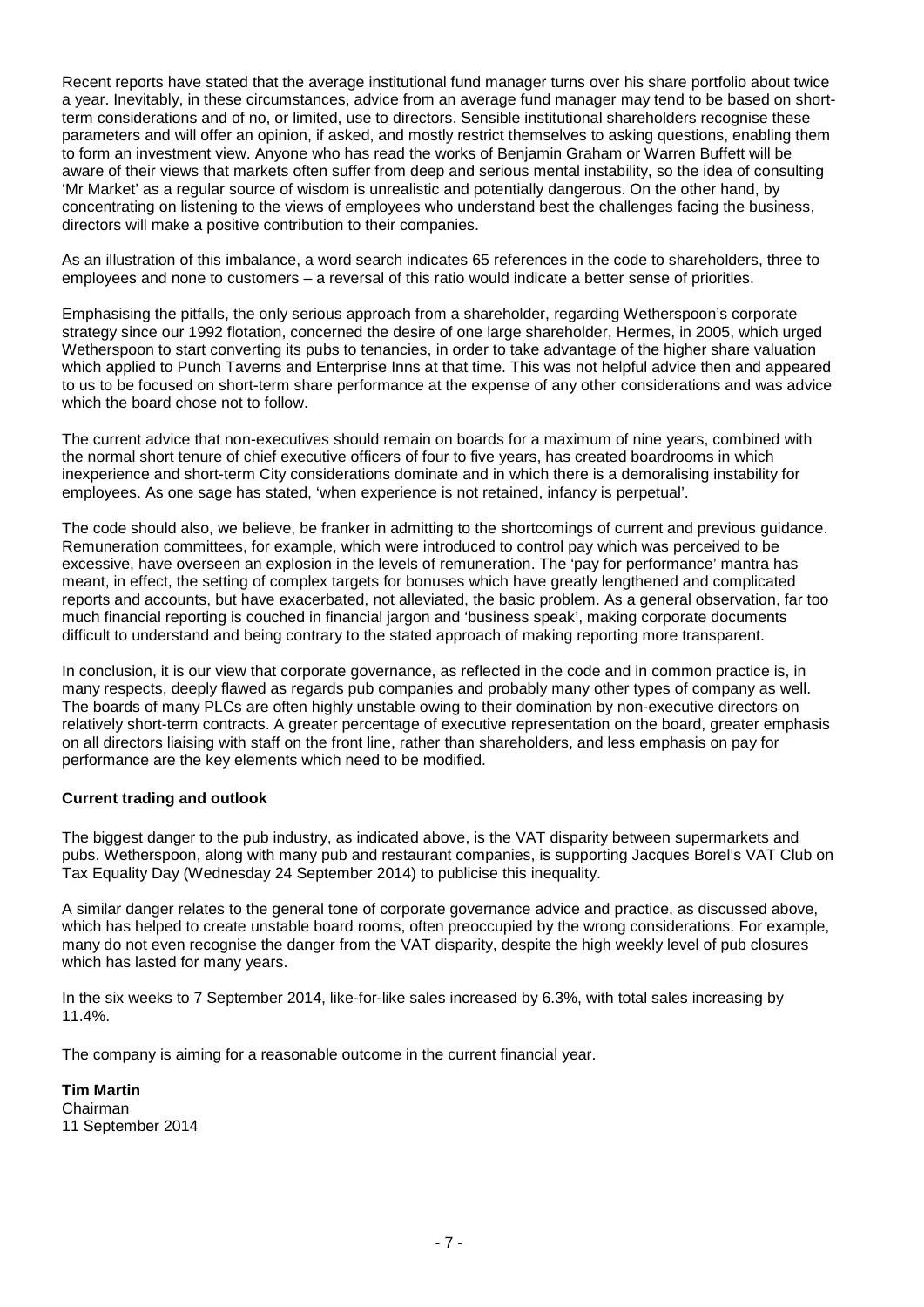## **INCOME STATEMENT** for the 52 weeks ended 27 July 2014 J D Wetherspoon plc, company number: 1709784

|                                  | <b>Notes</b> | 52 weeks      | 52 weeks          | 52 weeks      | 52 weeks      | 52 weeks    | 52 weeks      |
|----------------------------------|--------------|---------------|-------------------|---------------|---------------|-------------|---------------|
|                                  |              | ended         | ended             | ended         | ended         | ended       | ended         |
|                                  |              | 27 July       | 27 July           | 27 July       | 28 July       | 28 July     | 28 July       |
|                                  |              | 2014          | 2014              | 2014          | 2013          | 2013        | 2013          |
|                                  |              | <b>Before</b> | Exceptional       | After         | Before        | Exceptional | After         |
|                                  |              | exceptional   | items             | exceptional   | exceptional   | items       | exceptional   |
|                                  |              | items         | (note 4)          | items         | items         | (note 4)    | items         |
|                                  |              | Total         | Total             | Total         | Total         | Total       | Total         |
|                                  |              | £000          | £000              | £000          | £000          | £000        | £000          |
| <b>Revenue</b>                   | $\mathbf{2}$ | 1,409,333     | $\qquad \qquad -$ | 1,409,333     | 1,280,929     |             | 1,280,929     |
| Operating costs                  |              | (1,293,758)   |                   | (1, 293, 758) | (1, 169, 619) | (19, 800)   | (1, 189, 419) |
| <b>Operating profit</b>          | 3            | 115,575       |                   | 115,575       | 111,310       | (19,800)    | 91,510        |
| Finance income                   | 6            | 67            |                   | 67            | 118           |             | 118           |
| Finance costs                    | 6            | (36, 280)     | (997)             | (37, 277)     | (34, 485)     |             | (34, 485)     |
| <b>Profit before taxation</b>    |              | 79,362        | (997)             | 78,365        | 76,943        | (19,800)    | 57,143        |
| Income tax expense               | 7            | (20,499)      | (16, 744)         | (37, 243)     | (11,731)      | 776         | (10,955)      |
| Profit for the year              |              | 58,863        | (17, 741)         | 41,122        | 65,212        | (19,024)    | 46,188        |
|                                  |              |               |                   |               |               |             |               |
| Basic earnings per share         | 8            | 48.6          |                   | 33.9          | 46.2          |             | 37.8          |
| Basic diluted earnings per share | 8            | 47.0          |                   | 32.8          | 44.8          |             | 36.6          |

# **STATEMENT OF COMPREHENSIVE INCOME** for the 52 weeks ended 27 July 2014

|                                                                                                                                                                                              | <b>Notes</b> | 52 weeks<br>ended<br>27 July<br>2014<br>£000 | 52 weeks<br>ended<br>28 July<br>2013<br>£000 |
|----------------------------------------------------------------------------------------------------------------------------------------------------------------------------------------------|--------------|----------------------------------------------|----------------------------------------------|
| Items which may subsequently be reclassified to profit or loss<br>Interest-rate swaps: gain taken to other comprehensive income<br>Tax on items taken directly to other comprehensive income |              | 13,879<br>(2,776)                            | 21,984<br>(6,378)                            |
| Net gain recognised directly in other comprehensive income                                                                                                                                   |              | 11.103                                       | 15,606                                       |
| Profit for the year<br>Total comprehensive income for the year                                                                                                                               |              | 41.122<br>52.225                             | 46,188<br>61.794                             |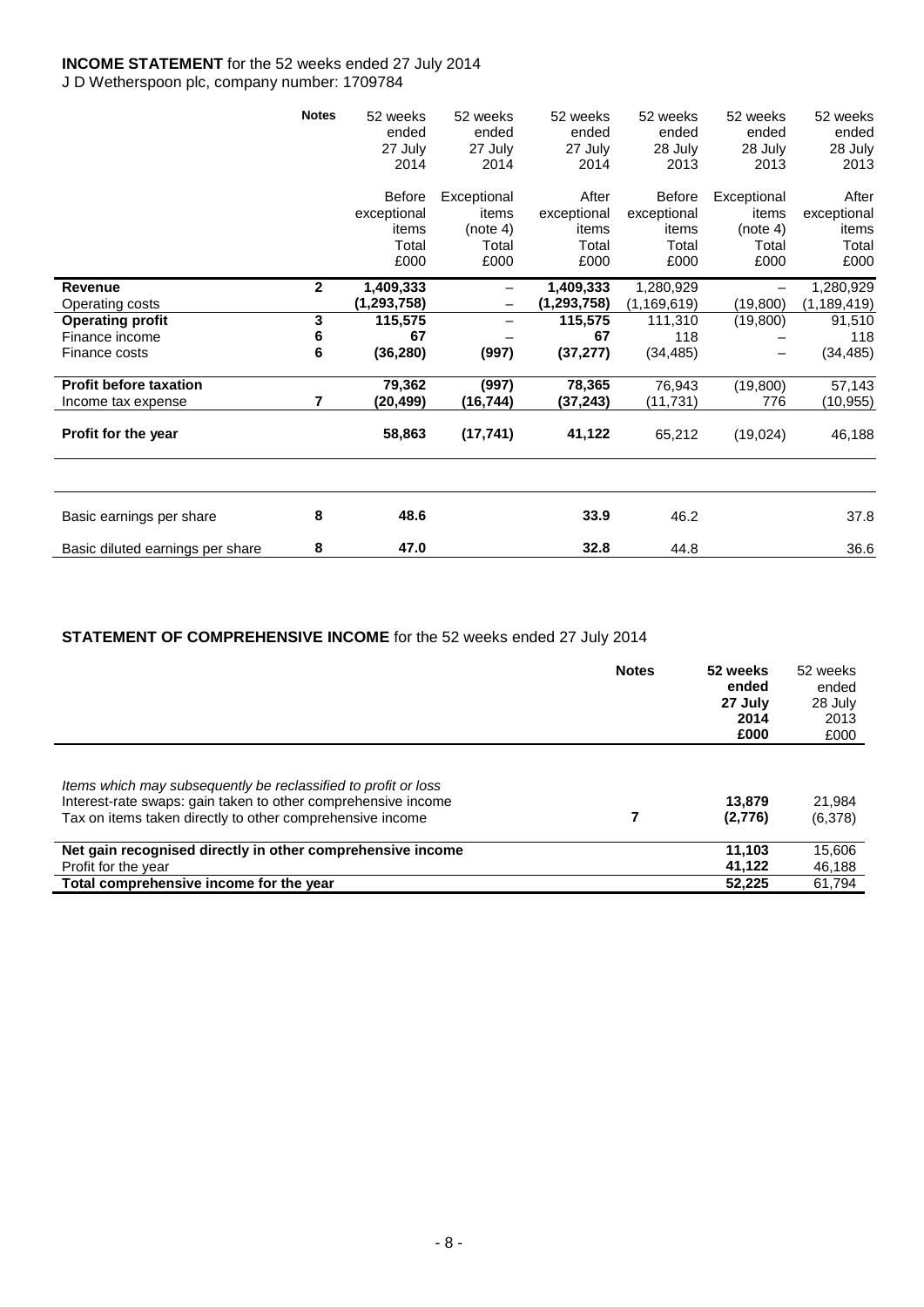# **CASH FLOW STATEMENT** for the 52 weeks ended 27 July 2014 J D Wetherspoon plc, company number: 1709784

|                                                                            | <b>Notes</b> |              | Free cash<br>flow |              | Free cash<br>flow |
|----------------------------------------------------------------------------|--------------|--------------|-------------------|--------------|-------------------|
|                                                                            |              | 52 weeks     | 52 weeks          | 52 weeks     | 52 weeks          |
|                                                                            |              | ended        | ended             | ended        | ended             |
|                                                                            |              | 27 July 2014 | 27 July 2014      | 28 July 2013 | 28 July 2013      |
|                                                                            |              | £000         | £000              | £000         | £000              |
| Cash flows from operating activities                                       |              |              |                   |              |                   |
| Cash generated from operations                                             | 9            | 212,505      | 212,505           | 164,922      | 164,922           |
| Interest received                                                          |              | 78           | 78                | 122          | 122               |
| Interest paid                                                              |              | (33,996)     | (33,996)          | (31, 569)    | (31, 569)         |
| Corporation tax paid                                                       |              | (18,070)     | (18,070)          | (18, 370)    | (18, 370)         |
| Gaming machine settlement                                                  | 4            | (16, 696)    |                   |              |                   |
| Net cash inflow from operating activities                                  |              | 143,821      | 160,517           | 115,105      | 115,105           |
|                                                                            |              |              |                   |              |                   |
| Cash flows from investing activities                                       |              | (46, 300)    | (46, 300)         | (35,051)     | (35,051)          |
| Purchase of property, plant and equipment<br>Purchase of intangible assets |              | (9,926)      | (9,926)           | (5,880)      | (5,880)           |
| Proceeds on sale of property, plant and                                    |              | 505          |                   | 645          |                   |
| equipment                                                                  |              |              |                   |              |                   |
| Investment in new pubs and pub extensions                                  |              | (97, 694)    |                   | (53, 135)    |                   |
| Freehold reversions                                                        |              | (14, 823)    |                   | (7,660)      |                   |
| Investment properties                                                      |              | (8, 754)     |                   |              |                   |
| Lease premiums paid                                                        |              | (10)         |                   | (93)         |                   |
| Net cash outflow from investing activities                                 |              | (177,002)    | (56, 226)         | (101, 174)   | (40, 931)         |
| Cash flows from financing activities                                       |              |              |                   |              |                   |
| Equity dividends paid                                                      | 11           | (14, 949)    |                   | (15,053)     |                   |
| Purchase of own shares for cancellation                                    |              | (24, 550)    |                   |              |                   |
| Purchase of own shares for                                                 |              | (7, 338)     | (7, 338)          | (8,825)      | (8,825)           |
| share-based payments                                                       |              |              |                   |              |                   |
| Advances under bank loans                                                  | 10           | 92,151       |                   | 17,585       |                   |
| Loan issue costs                                                           | 10           | (4, 103)     | (4, 103)          |              |                   |
| Finance lease principal payments                                           | 10           | (5, 552)     |                   | (5,841)      |                   |
| Net cash inflow/(outflow) from financing<br>activities                     |              | 35,659       | (11, 441)         | (12, 134)    | (8, 825)          |
| Net increase in cash and cash equivalents                                  | 10           | 2,478        |                   | 1,797        |                   |
| Opening cash and cash equivalents                                          |              | 29,837       |                   | 28,040       |                   |
| <b>Closing cash and cash equivalents</b>                                   |              | 32,315       |                   | 29,837       |                   |
| Free cash flow                                                             | 8            |              | 92,850            |              | 65,349            |
| Free cash flow per ordinary share                                          | 8            |              | 74.1p             |              | 51.8p             |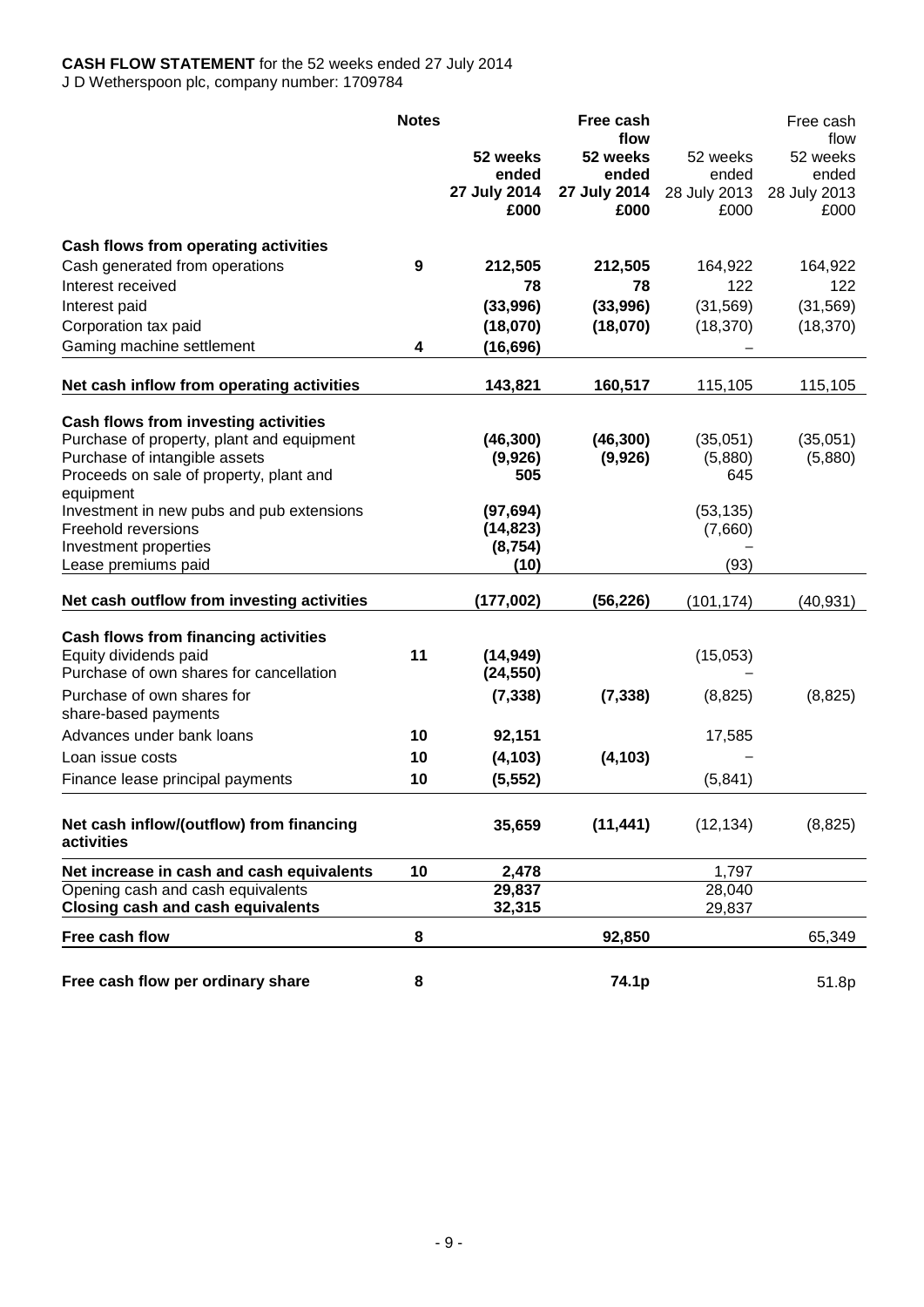# **BALANCE SHEET** for the 52 weeks ended 27 July 2014

J D Wetherspoon plc, company number: 1709784

|                                      | <b>Notes</b>   | 27 July<br>2014 | 28 July<br>2013 |
|--------------------------------------|----------------|-----------------|-----------------|
|                                      |                | £000            | £000            |
| <b>Assets</b>                        |                |                 |                 |
| <b>Non-current assets</b>            |                |                 |                 |
| Property, plant and equipment        | 12             | 1,068,067       | 956,928         |
| Intangible assets                    | 13             | 26,838          | 20,166          |
| Deferred tax assets                  | $\overline{7}$ | 6,033           | 8,808           |
| Investment properties                | 14             | 8,713           |                 |
| Other non-current assets             | 15             | 9,766           | 9,897           |
| Derivative financial instruments     |                | 1,723           |                 |
| <b>Total non-current assets</b>      |                | 1,121,140       | 995,799         |
|                                      |                |                 |                 |
| <b>Current assets</b>                |                |                 |                 |
| Inventories                          |                | 22,312          | 19,857          |
| Receivables                          |                | 23,901          | 23,940          |
| Cash and cash equivalents            |                | 32,315          | 29,837          |
| <b>Total current assets</b>          |                | 78,528          | 73,634          |
| Assets held for sale                 |                |                 | 422             |
| <b>Total assets</b>                  |                | 1,199,668       | 1,069,855       |
|                                      |                |                 |                 |
| <b>Liabilities</b>                   |                |                 |                 |
| <b>Current liabilities</b>           |                |                 |                 |
| Trade and other payables             |                | (243, 160)      | (201, 456)      |
| <b>Borrowings</b>                    |                | (2,636)         | (5, 552)        |
| Provisions                           |                | (4, 442)        | (6, 491)        |
| Derivative financial instruments     |                | (3, 149)        |                 |
| Current income tax liabilities       |                | (3, 872)        | (9,313)         |
| <b>Total current liabilities</b>     |                | (257, 259)      | (222, 812)      |
| <b>Non-current liabilities</b>       |                |                 |                 |
| <b>Borrowings</b>                    |                | (586, 230)      | (498, 498)      |
| Derivative financial instruments     |                | (28, 740)       | (44, 045)       |
| Deferred tax liabilities             | $\overline{7}$ | (83, 686)       | (58, 408)       |
| Provisions                           |                | (3,055)         | (3,520)         |
| <b>Other liabilities</b>             |                | (13, 530)       | (27, 657)       |
| <b>Total non-current liabilities</b> |                | (715, 241)      | (632,128)       |
|                                      |                |                 |                 |
| <b>Net assets</b>                    |                | 227,168         | 214,915         |
| Shareholders' equity                 |                |                 |                 |
| Share capital                        |                | 2,460           | 2,521           |
| Share premium account                |                | 143,294         | 143,294         |
| Capital redemption reserve           |                | 1,971           | 1,910           |
| Hedging reserve                      |                | (24, 133)       | (35, 236)       |
| Retained earnings                    |                | 103,576         | 102,426         |
| Total shareholders' equity           |                | 227,168         | 214,915         |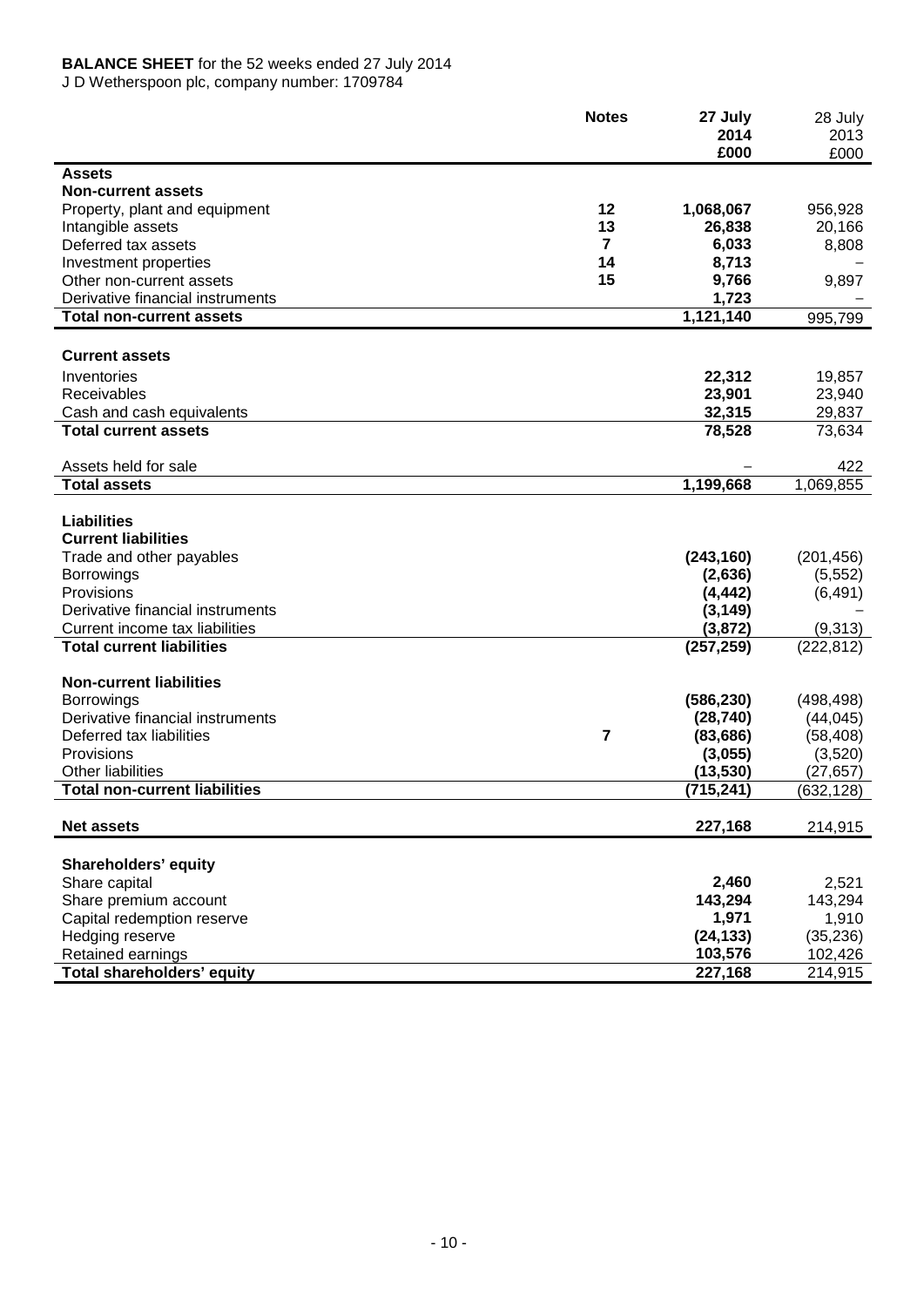# **STATEMENT OF CHANGES IN SHAREHOLDERS' EQUITY**

|                                           |                |         | Share   | Capital    |           |           |           |
|-------------------------------------------|----------------|---------|---------|------------|-----------|-----------|-----------|
|                                           |                | Share   | premium | redemption | Hedging   | Retained  |           |
|                                           |                | capital | account | reserve    | reserve   | earnings  | Total     |
|                                           | <b>Notes</b>   | £000    | £000    | £000       | £000      | £000      | £000      |
| At 29 July 2012                           |                | 2,521   | 143,294 | 1,910      | (50, 842) | 72,761    | 169,644   |
|                                           |                |         |         |            |           |           |           |
| Profit for the year                       |                |         |         |            |           | 46,188    | 46,188    |
| Interest-rate swaps: gain taken to equity |                |         |         |            | 21,984    |           | 21,984    |
| Tax on items taken directly to equity     | $\overline{7}$ |         |         |            | (6,378)   |           | (6, 378)  |
| Total comprehensive income                |                |         |         |            | 15,606    | 46,188    | 61,794    |
|                                           |                |         |         |            |           |           |           |
| Share-based payments                      |                |         |         |            |           | 6,539     | 6,539     |
| Deferred tax on share-based payments      |                |         |         |            |           | 816       | 816       |
| Purchase of shares held in trust          |                |         |         |            |           | (8,787)   | (8,787)   |
| Tax on purchase of shares held in trust   |                |         |         |            |           | (38)      | (38)      |
| <b>Dividends</b>                          | 11             |         |         |            |           | (15,053)  | (15, 053) |
| At 28 July 2013                           |                | 2,521   | 143,294 | 1,910      | (35, 236) | 102,426   | 214,915   |
|                                           |                |         |         |            |           |           |           |
| Profit for the year                       |                |         |         |            | 13,879    | 41,122    | 41,122    |
| Interest-rate swaps: gain taken to equity | 7              |         |         |            |           |           | 13,879    |
| Tax on items taken directly to equity     |                |         |         |            | (2,776)   |           | (2,776)   |
| Total comprehensive income                |                |         |         |            | 11,103    | 41,122    | 52,225    |
| Repurchase of shares                      |                | (61)    |         | 61         |           | (24, 428) | (24, 428) |
| Tax on repurchase of shares               |                |         |         |            |           | (122)     | (122)     |
| Share-based payments                      |                |         |         |            |           | 7,521     | 7,521     |
| Deferred tax on share-based payments      |                |         |         |            |           | (663)     | (663)     |
| Purchase of shares held in trust          |                |         |         |            |           | (7, 304)  | (7, 304)  |
| Tax on purchase of shares held in trust   |                |         |         |            |           | (34)      | (34)      |
| Currency translation reserve              |                |         |         |            |           | 7         | 7         |
| <b>Dividends</b>                          | 11             |         |         |            |           | (14, 949) | (14, 949) |
| At 27 July 2014                           |                | 2,460   | 143,294 | 1,971      | (24, 133) | 103,576   | 227,168   |

The balance classified as share capital represents proceeds arising on issue of the company's equity share capital, comprising 2p ordinary shares and the cancellation of shares repurchased by the company.

The capital redemption reserve increased owing to the purchase of a number of shares in the period.

Shares acquired in relation to the employee Share Incentive Plan and the 2005 Deferred Bonus Scheme are held in trust, until such time as the awards vest. At 27 July 2014, the number of shares held in trust was 3,852,077 (2013: 4,297,392), with a nominal value of £77,042 (2013: £85,948) and a market value of £28,235,724 (2013: £32,745,127) and are included in retained earnings.

Hedging gain/loss arises from the movement of fair value in the company's financial derivative instruments.

As at 27 July 2014, the company had distributable reserves of £79.4 million (2013: £67.2 million).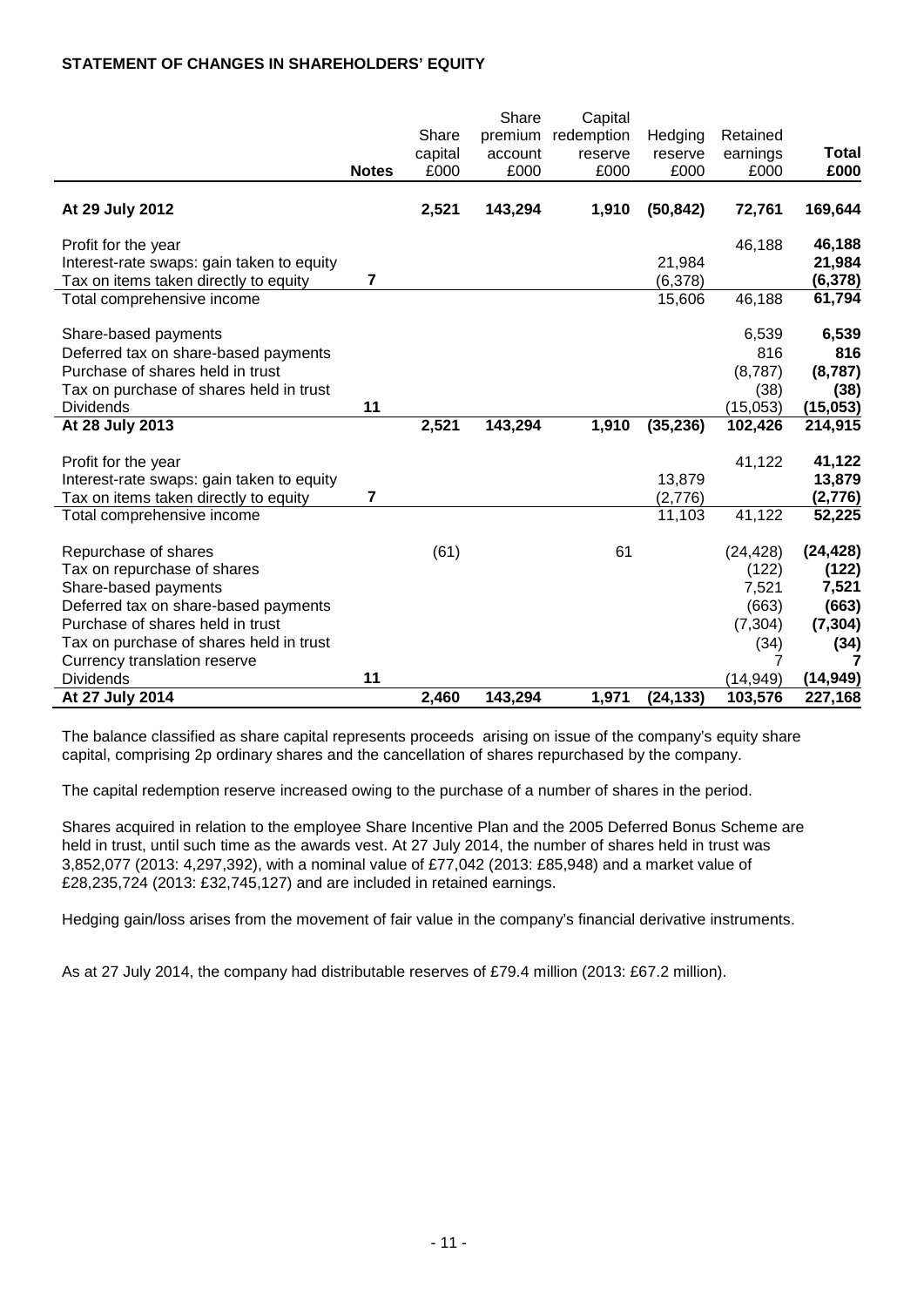## **1 Accounting policies and basis of preparation**

The preliminary announcement for the 52-week period ended 27 July 2014 has been prepared in accordance with the accounting policies as disclosed in J D Wetherspoon plc's annual report and accounts for 2013.

The annual financial information presented in this preliminary announcement for the 52-week period ended 27 July 2014 is based on, and is consistent with, that in the company's audited financial statements for the 52-week period ended 27 July 2014, and those financial statements will be delivered to the Registrar of Companies, following the company's annual general meeting. The independent auditors' report on those financial statements is unqualified and does not contain any statement under section 498 (2) or 498 (3) of the Companies Act 2006.

Information in this preliminary announcement does not constitute statutory accounts of the company within the meaning of section 434 of the Companies Act 2006. The full financial statements for the company for the 52 week period ended 28 July 2013 have been delivered to the Registrar of Companies. The independent auditors' report on those financial statements was unqualified and did not contain a statement under section 498 (2) or 498 (3) of the Companies Act 2006.

## **2 Revenue**

Revenue disclosed in the income statement is analysed as follows:

|                                                          | 52 weeks     | 52 weeks     |
|----------------------------------------------------------|--------------|--------------|
|                                                          | ended        | ended        |
|                                                          | 27 July 2014 | 28 July 2013 |
|                                                          | £000         | £000         |
|                                                          |              |              |
| Sales of food, beverages, hotel rooms and machine income | 1,409,333    | 1,280,929    |

# **3 Operating profit before exceptional items – analysis of costs by nature**

This is stated after charging/(crediting):

| ended<br>28 July 2013<br>£000 |
|-------------------------------|
|                               |
|                               |
|                               |
| 15,054                        |
| 52,371                        |
| 48,030                        |
| (623)                         |
| 50,084                        |
| 2,650                         |
| 363                           |
|                               |
| 6,539                         |
|                               |
|                               |
|                               |
|                               |
|                               |
| 165                           |
|                               |
| 29                            |
| 20                            |
| 214                           |
|                               |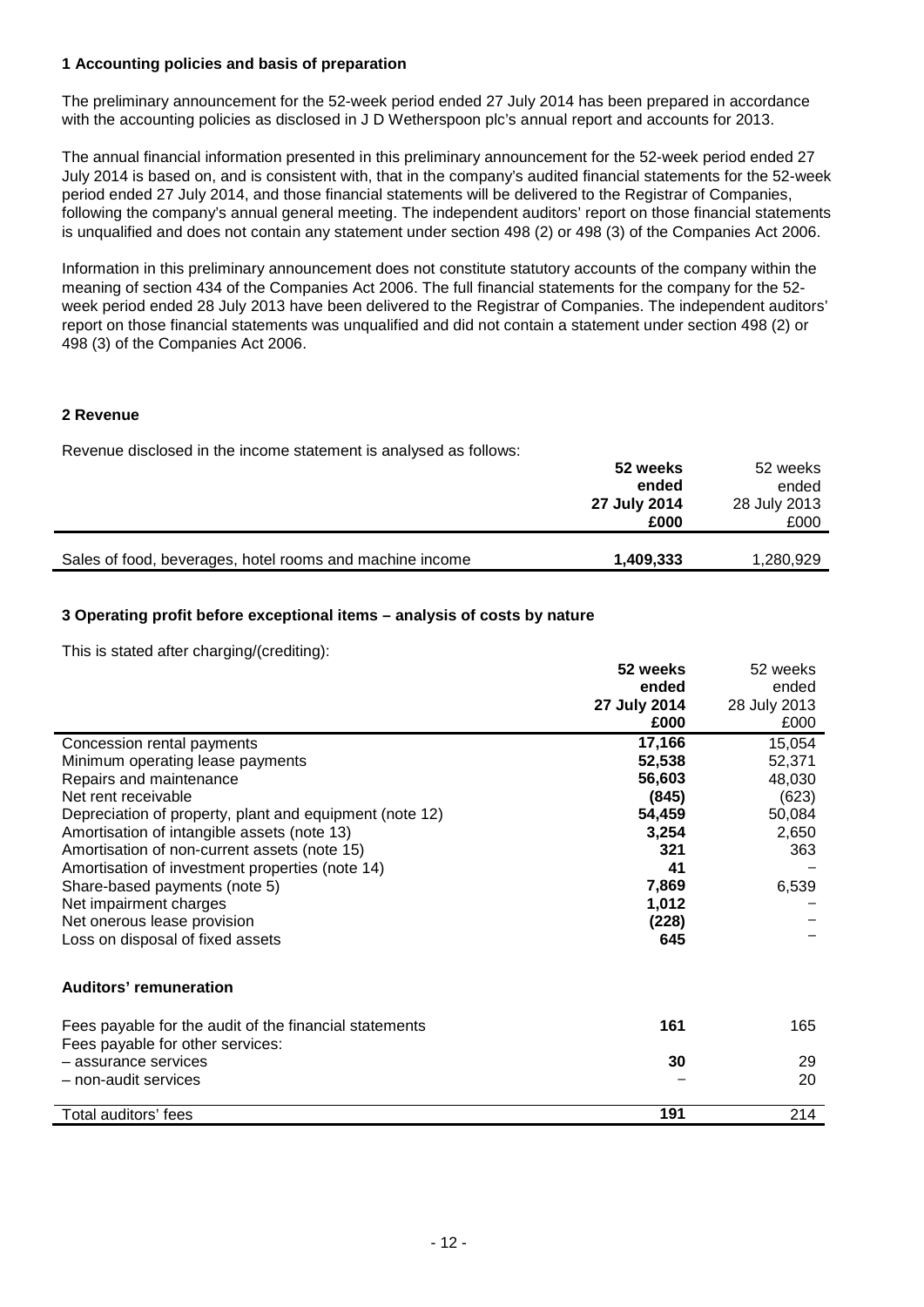|                                           | 52 weeks      | 52 weeks      |
|-------------------------------------------|---------------|---------------|
|                                           | ended         | ended         |
|                                           | 27 July 2014  | 28 July 2013  |
|                                           | £000          | £000          |
| Revenue                                   | 1,409,333     | 1,280,929     |
| Cost of sales                             | (1, 241, 584) | (1, 121, 787) |
|                                           |               |               |
| Gross profit                              | 167,749       | 159,142       |
| Administration costs                      | (52, 174)     | (47,832)      |
| Operating profit before exceptional items | 115,575       | 111,310       |
| Exceptional items (note 4)                |               | (19,800)      |
| Operating profit after exceptional items  | 115,575       | 91.510        |

The cost of inventory expensed in the year is not disclosed, as management deems this to be commercially sensitive, in the highly competitive market in which the company operates.

## **4 Exceptional items**

|                                                   | 52 weeks<br>ended<br>27 July 2014<br>£000 | 52 weeks<br>ended<br>28 July 2013<br>£000 |
|---------------------------------------------------|-------------------------------------------|-------------------------------------------|
|                                                   |                                           |                                           |
| <b>Operating exceptional items</b>                |                                           |                                           |
| Property impairment                               |                                           | 15,551                                    |
| Onerous lease provision                           |                                           | 3,278                                     |
| Loss on disposal of property, plant and equipment |                                           | 971                                       |
| <b>Total operating exceptional items</b>          |                                           | 19,800                                    |
| Other exceptional items                           |                                           |                                           |
| Interest payable on gaming machine VAT repayment  | 997                                       |                                           |
| Income tax expense - current tax                  | (4, 375)                                  | (776)                                     |
| Income tax expense - deferred tax                 | 21,119                                    |                                           |
|                                                   |                                           |                                           |
| <b>Exceptional items</b>                          | 17,741                                    | 19,024                                    |

The exceptional item in the current year of £1.0 million relates to interest which was paid in respect of £15.7 million received from HMRC in April 2010, relating to VAT on gaming machine revenue. This was repaid, along with interest, following the successful appeal by HMRC in October 2013.

In addition, an agreement was reached with HMRC in respect of a long-outstanding dispute about the treatment of capital allowances. As a result of this agreement, tax computations have been resubmitted and have resulted in a refund due of £4.4 million. Deferred tax liabilities arise as a result of capital allowances which can be claimed more quickly than the assets depreciate. As a result of the agreement with HMRC, a one-off charge of £21.1 million was made to reflect the future deferred tax liability.

Charges for the current year, in respect of impairment and onerous leases, were not significant and so are not presented as exceptional items. Details can be found in note 3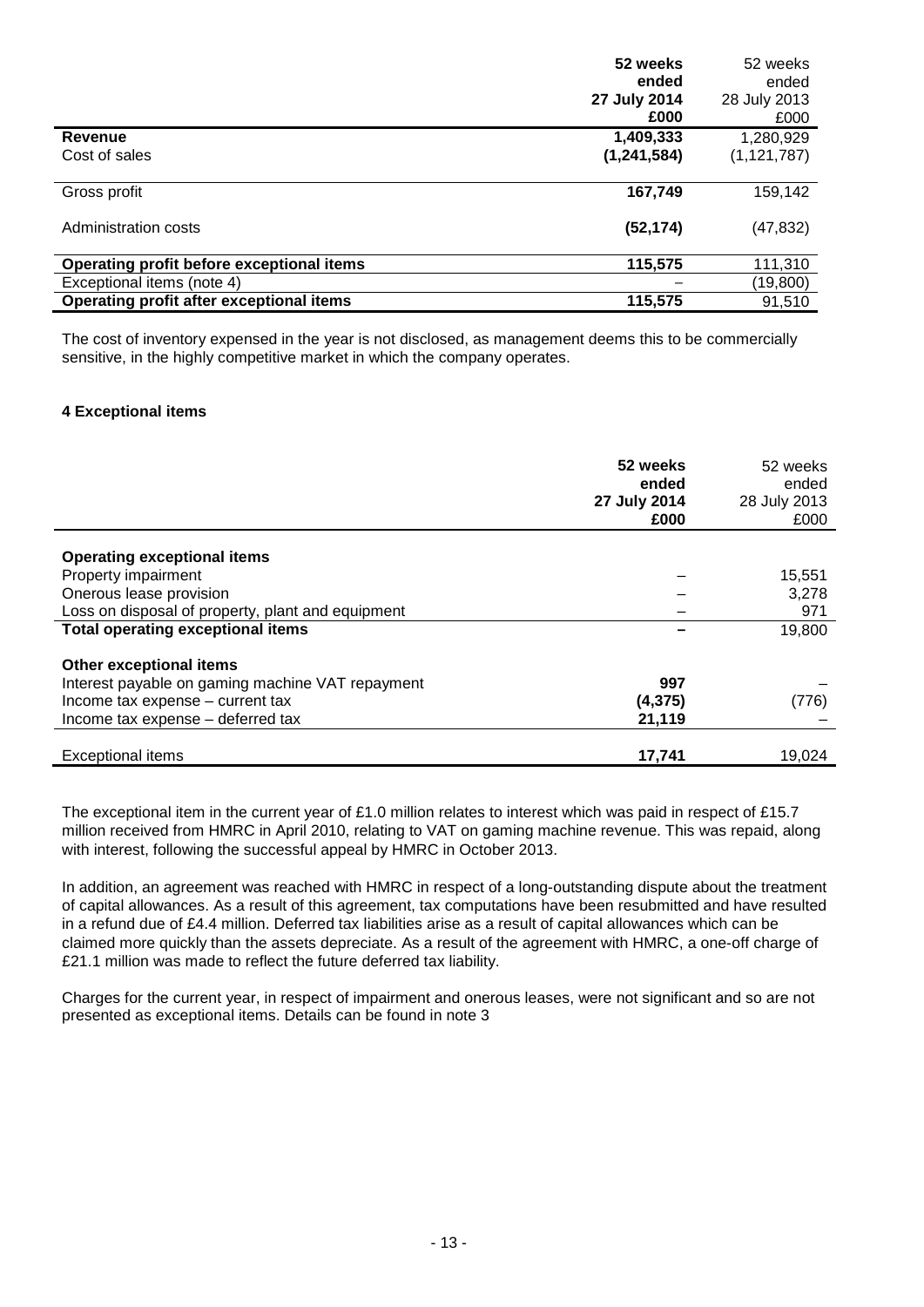|                              | 52 weeks     | 52 weeks     |
|------------------------------|--------------|--------------|
|                              | ended        | ended        |
|                              | 27 July 2014 | 28 July 2013 |
|                              | £000         | £000         |
| Wages and salaries           | 368,335      | 326,479      |
| Social Security costs        | 24,008       | 21,778       |
| Other pension costs          | 3,213        | 2,187        |
| Share-based payments         | 7,521        | 6,539        |
|                              | 403,077      | 356,983      |
|                              |              |              |
| <b>Directors' emoluments</b> | 2014         | 2013         |
|                              | £000         | £000         |
| Aggregate emoluments         | 1,623        | 1,641        |

| Aggregate amount receivable under long-term incentive schemes | 346   | 938   |
|---------------------------------------------------------------|-------|-------|
| Company contributions to money purchase pension scheme        | 113   |       |
|                                                               | 2.082 | 2.686 |
|                                                               |       |       |

The totals below relate to the monthly average number of employees during the year, not the total number of employees at the end of the year (including directors on a service contract).

| $\sim$ $\sim$ $\sim$ $\sim$ $\sim$ $\sim$ | 2014<br><b>Number</b> | 2013<br><b>Number</b> |
|-------------------------------------------|-----------------------|-----------------------|
| <b>Full-time equivalents</b>              |                       |                       |
| Managerial/administration                 | 4,419                 | 4,065                 |
| Hourly paid staff                         | 16,911                | 15,011                |
|                                           | 21,330                | 19,076                |
|                                           | 2014<br><b>Number</b> | 2013<br>Number        |
| <b>Total employees</b>                    |                       |                       |
| Managerial/administration                 | 4,419                 | 4,065                 |
| Hourly paid staff                         | 28,216                | 25,406                |
|                                           | 32,635                | 29,471                |

During the year under review, a change in the basis of calculating the full time equivalents was made as a result of a reduction to the working hours per week from 48.0 hours to 37.5 hours for the purpose of this calculation. Comparative figures have been restated to reflect this change.

The shares awarded as part of the above schemes are based on the cash value of the bonuses at the date of the awards. These awards vest over three years – with their cost spread equally over their three-year life. The share-based payment charge above represents the annual cost of bonuses awarded over the past three years.

The company operates two share-based compensation plans. In both schemes, the fair values of the shares granted are determined by reference to the share price at the date of the award. The shares vest at a nil exercise price and there are no market based conditions to the shares that impact their ability to vest.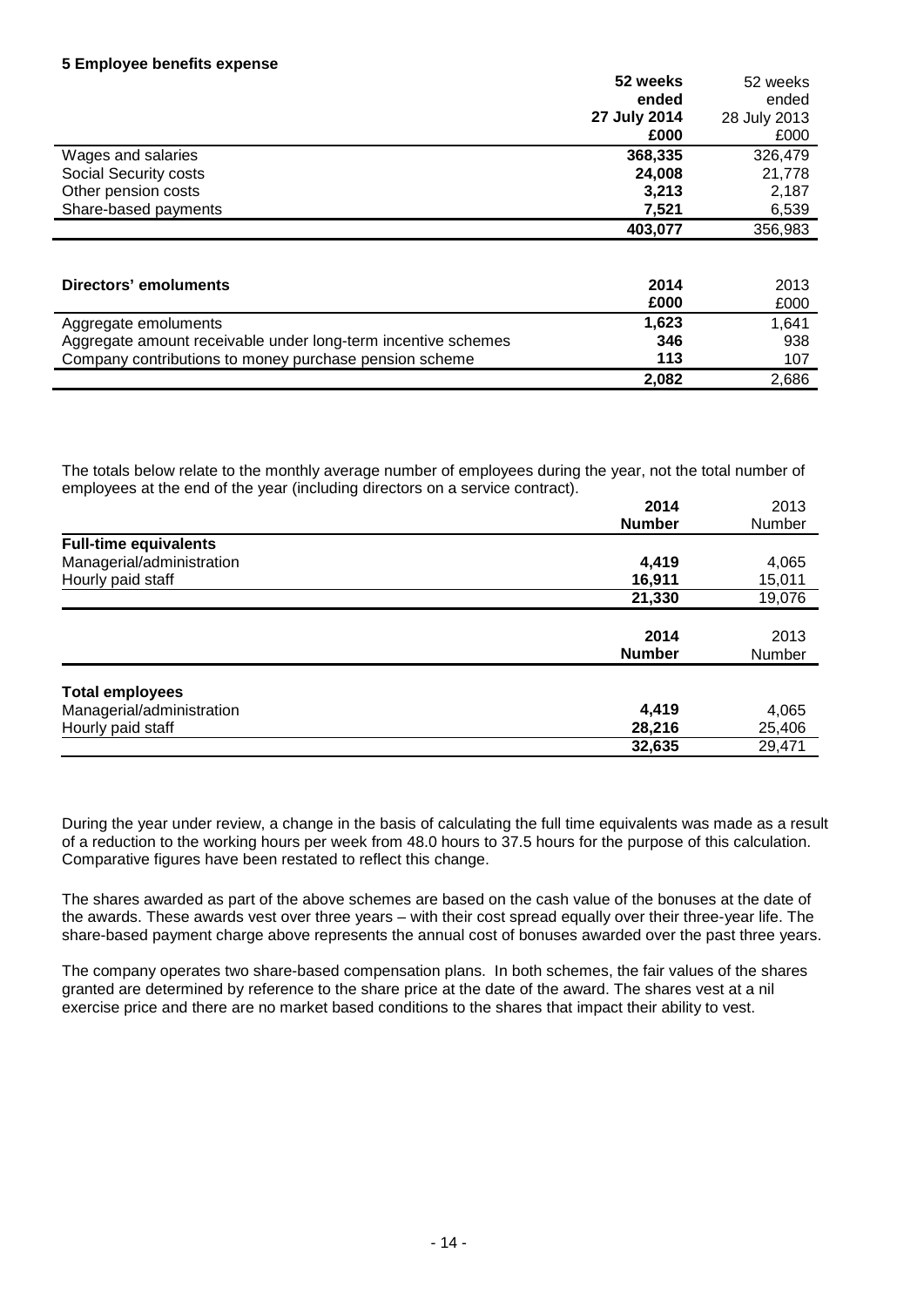|                                                      | 52 weeks | 52 weeks |
|------------------------------------------------------|----------|----------|
|                                                      | ended    | ended    |
|                                                      | 27 July  | 28 July  |
|                                                      | 2014     | 2013     |
|                                                      | £000     | £000     |
| <b>Finance costs</b>                                 |          |          |
| Interest payable on bank loans and overdrafts        | 14,290   | 12,975   |
| Amortisation of bank loan issue costs                | 2.320    | 1,655    |
| Interest payable on swaps                            | 19,300   | 19,233   |
| Interest payable on obligations under finance leases | 370      | 622      |
| Total pre-exceptional finance costs                  | 36,280   | 34,485   |
|                                                      |          |          |
| Bank interest receivable                             | (67)     | (118)    |
| Total pre-exceptional finance income                 | (67)     | (118)    |
|                                                      |          |          |
| Exceptional interest charge (note 4)                 | 997      |          |
| Net finance costs                                    | 37,210   | 34.367   |

The net finance costs during the year increased from £34.4 million to £37.2 million. The finance costs in the income statement were covered 3.2 times (2013: 3.2 times), on a pre-exceptional basis.

## **7 Income tax expense**

### **(a) Tax on profit on ordinary activities**

The standard rate of corporation tax in the UK changed from 23.0% to 21.0%, with effect from 1 April 2014. Accordingly, the company's profits for this accounting period are taxed at an effective rate of 22.3% (2013: 23.7%).

|                                           | 52 weeks      | 52 weeks       | 52 weeks    | 52 weeks      | 52 weeks    | 52 weeks    |
|-------------------------------------------|---------------|----------------|-------------|---------------|-------------|-------------|
|                                           | ended         | ended          | ended       | ended         | ended       | ended       |
|                                           | 27 July       | 27 July        | 27 July     | 28 July       | 28 July     | 28 July     |
|                                           | 2014          | 2014           | 2014        | 2013          | 2013        | 2013        |
|                                           | <b>Before</b> | exceptional    | After       | <b>Before</b> | Exceptional | After       |
|                                           | exceptional   | items          | exceptional | exceptional   | items       | exceptional |
|                                           | items         | (note 4)       | items       | items         | (note 4)    | items       |
|                                           | £000          | £000           | £000        | £000          | £000        | £000        |
| Current income tax:                       |               |                |             |               |             |             |
| Current income tax charge                 | 17,004        | (4, 375)       | 12,629      | 19,356        | (776)       | 18,580      |
| Total current income tax                  | 17,004        | (4, 375)       | 12,629      | 19,356        | (776)       | 18,580      |
|                                           |               |                |             |               |             |             |
| Deferred tax:                             |               |                |             |               |             |             |
| Origination and reversal of               | 3,495         | 21,119         | 24,614      | 1,095         |             | 1,095       |
| temporary differences                     |               |                |             |               |             |             |
| Impact of change in UK tax rate           |               |                |             | (8,720)       | ۰           | (8, 720)    |
| Total deferred tax                        | 3,495         | 21,119         | 24,614      | (7,625)       | ۰           | (7,625)     |
| Tax charge in the income<br>statement     | 20,499        | 16,744         | 37,243      | 11,731        | (776)       | 10,955      |
|                                           |               |                |             |               |             |             |
| Tax relating to items charged or          |               |                |             |               |             |             |
| credited to other comprehensive<br>income |               |                |             |               |             |             |
|                                           |               |                |             |               |             |             |
| Deferred tax:                             |               |                |             |               |             |             |
| Tax charge on interest-rate swaps         | 2,776         |                | 2,776       | 6,378         |             | 6,378       |
| Tax charge in the statement of            | 2,776         | $\blacksquare$ | 2,776       | 6,378         | ٠           | 6,378       |
| comprehensive income                      |               |                |             |               |             |             |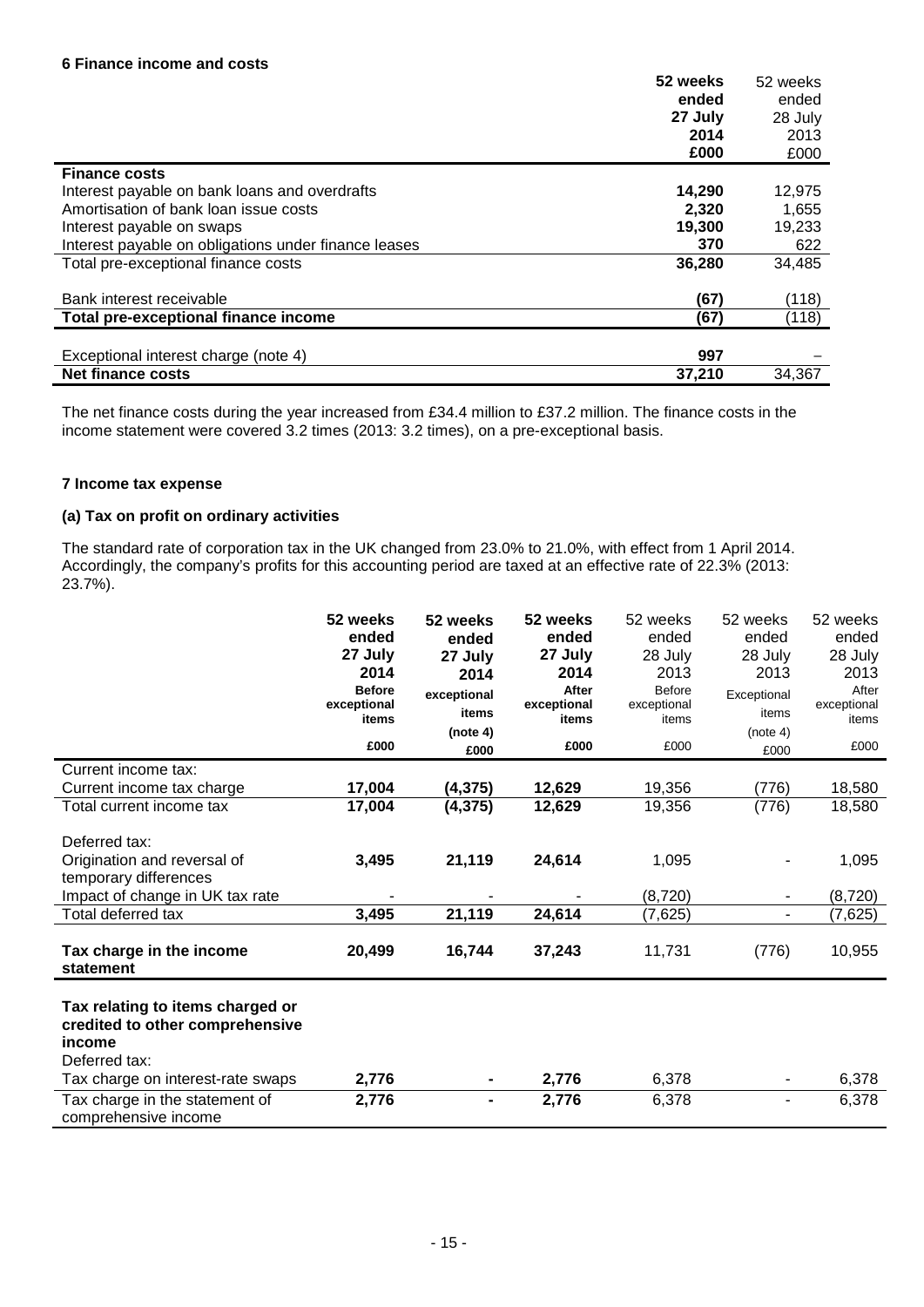## **(b) Reconciliation of the total tax charge**

The tax expense after exceptional items in the income statement for the year is lower (2013: lower) than the standard rate of corporation tax in the UK of 22.3% (2013: 23.7%), owing largely to the adjustment in respect of the change in the tax rate. The differences are reconciled below:

|                                                                                        | 52 weeks      | 52 weeks    | 52 weeks      | 52 weeks    |
|----------------------------------------------------------------------------------------|---------------|-------------|---------------|-------------|
|                                                                                        | ended         | ended       | ended         | ended       |
|                                                                                        | 27 July       | 27 July     | 28 July       | 28 July     |
|                                                                                        | 2014          | 2014        | 2013          | 2013        |
|                                                                                        | <b>Before</b> | After       | <b>Before</b> | After       |
|                                                                                        | exceptional   | exceptional | exceptional   | exceptional |
|                                                                                        | items<br>£000 | items       | items         | items       |
|                                                                                        |               | £000        | £000          | £000        |
| Profit before income tax                                                               | 79,362        | 78,365      | 76,943        | 57,143      |
| Profit multiplied by the UK standard rate of corporation tax<br>of 22.3% (2013: 23.7%) | 17,722        | 17,499      | 18,210        | 13,524      |
| Abortive acquisition costs and disposals                                               | 78            | 78          | 88            | 88          |
| Other disallowables                                                                    | 186           | 409         | 116           | 116         |
| Other allowable deductions                                                             | (334)         | (334)       | (151)         | (151)       |
| Non-qualifying depreciation                                                            | 3,654         | 3,654       | 2,995         | 6,905       |
| Deduction for shares and SIPs                                                          | (69)          | (69)        | (402)         | (402)       |
| Deferred tax on balance-sheet-only items                                               | (331)         | (331)       | (204)         | (204)       |
| Prior period adjustment – current tax                                                  |               | (4, 375)    |               |             |
| Prior period adjustment – deferred tax                                                 |               | 21,119      |               |             |
| Adjustment to deferred tax in respect of change in tax rate                            | (407)         | (407)       | (8,921)       | (8,921)     |
| Total tax expense reported in the income statement                                     | 20,499        | 37,243      | 11,731        | 10,955      |

# **(c) Deferred tax**

The deferred tax in the balance sheet is as follows:

| <b>Deferred tax liabilities</b>                       | Accelerated<br>tax<br>depreciation<br>£000 | Other<br>temporary<br>differences<br>£000 | <b>Total</b><br>£000 |
|-------------------------------------------------------|--------------------------------------------|-------------------------------------------|----------------------|
| At 28 July 2013                                       | 55,258                                     | 5.873                                     | 61,131               |
| Prior periods movement posted to the income statement | 20,273                                     | 893                                       | 21,166               |
| Movement during year posted to the income statement   | 3,775                                      |                                           | 3,775                |
| At 24 July 2014                                       | 79,306                                     | 6.766                                     | 86,072               |

| Deferred tax assets                                    | <b>Share-</b><br>based<br>payments | <b>Capital losses</b><br>carried forward | Interest-rate<br>swaps | Total    |
|--------------------------------------------------------|------------------------------------|------------------------------------------|------------------------|----------|
|                                                        | £000                               | £000                                     | £000                   | £000     |
| At 28 July 2013                                        | 1,591                              | 1.131                                    | 8.809                  | 11,531   |
| Movement during year posted to the income<br>statement |                                    | 280                                      |                        | 280      |
| Prior year movement posted to the income statement     |                                    | 47                                       |                        | 47       |
| Movement during year posted to comprehensive<br>income | (663)                              |                                          | (2,776)                | (3, 439) |
| At 27 July 2014                                        | 928                                | 1,458                                    | 6,033                  | 8,419    |

The Finance Bill 2013 was substantively enacted before the balance sheet date of 27 July 2014. It included legislation to reduce the main rate of corporation tax to 20% with effect from 1 April 2015. The lower rate of 20% has been used to determine the overall net deferred tax liability, as the temporary differences are expected to reverse at the lower rate.

The reversal of the deferred tax asset, in relation to capital losses, is dependent on the availability of capital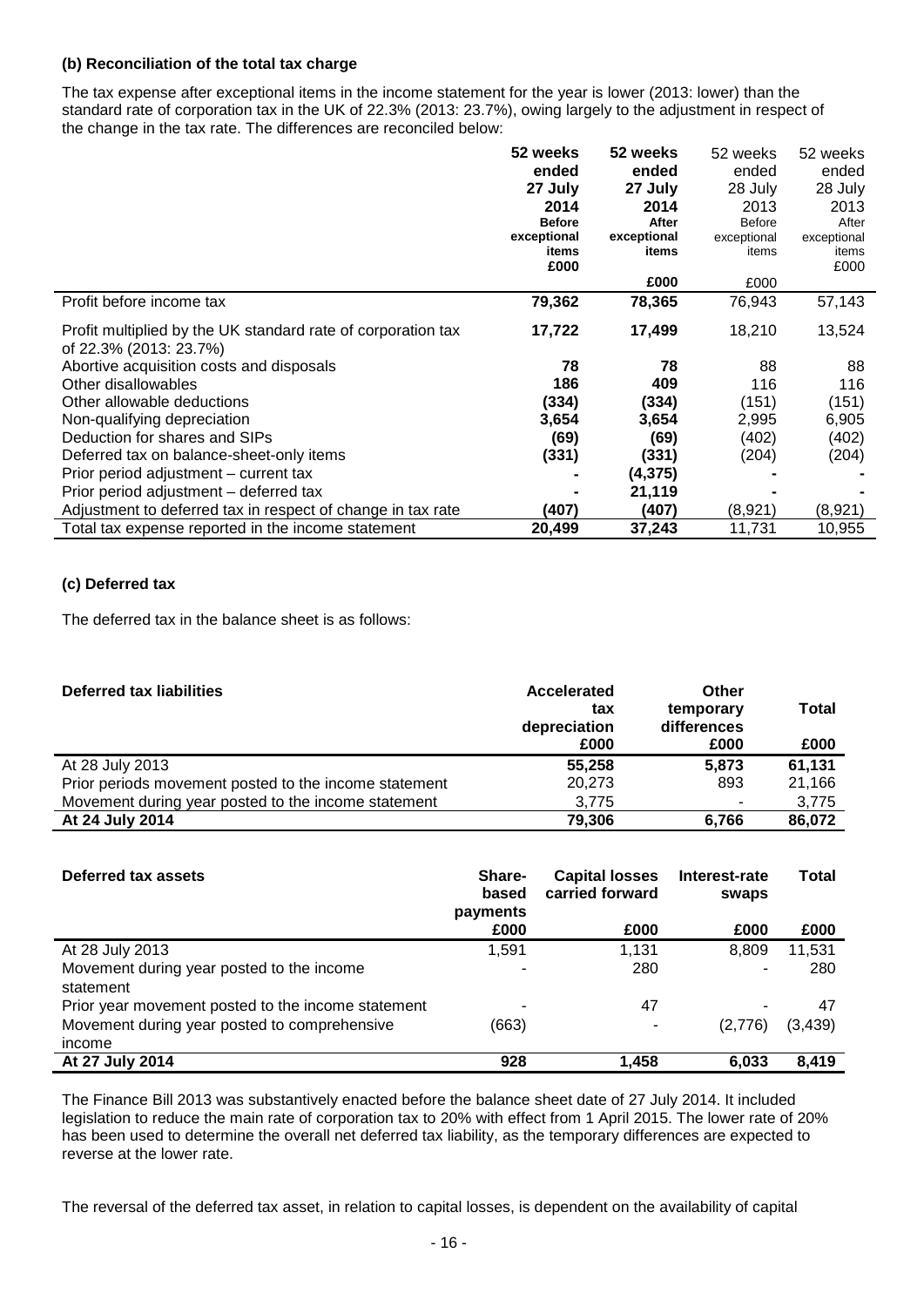gains on future disposals. This asset is likely to be reversed after more than 12 months. The deferred tax liabilities are likewise expected to unwind after more than 12 months.

Deferred tax assets and liabilities can be offset as follows:

|                                         | 2014     | 2013     |
|-----------------------------------------|----------|----------|
| Deferred tax liabilities                | 86,072   | 61,131   |
| Off-set against deferred tax assets     | (2,386)  | (2, 723) |
| Deferred tax liability                  | 83,686   | 58,408   |
|                                         |          |          |
| Deferred tax assets                     | 8.419    | 11,531   |
| Offset against deferred tax liabilities | (2, 386) | (2, 723) |
| Deferred tax asset                      | 6,033    | 8,808    |

### **8 Earnings and cash flow per share**

Earnings per share are based on the weighted average number of shares in issue of 125,312,581 (2013: 126,036,296), including those held in trust in respect of employee share schemes. Earnings per share, calculated on this basis, are usually referred to as "diluted", since all the shares in issue are included.

Accounting standards refer to "basic earnings" per share, which exclude those shares held in trust in respect of employee share schemes.

|                                                                | 52 weeks<br>ended | 52 weeks<br>ended |
|----------------------------------------------------------------|-------------------|-------------------|
| Weighted average number of shares                              | 27 July 2014      | 28 July 2013      |
| Shares in issue (used for diluted EPS)                         | 125.312.581       | 126,036,296       |
| Shares held in trust                                           | (4, 174, 284)     | (3,780,740)       |
| Shares in issue less shares held in trust (used for basic EPS) | 121, 138, 297     | 122,255,556       |

The weighted average number of shares held in trust for employee share schemes has been adjusted to exclude those shares that have vested but which remain in the trust.

| 52 weeks ended 27 July 2014                   | Profit<br>£000 | <b>Basic EPS</b><br>pence per<br>ordinary<br>share | Diluted EPS<br>pence per<br>ordinary share |
|-----------------------------------------------|----------------|----------------------------------------------------|--------------------------------------------|
| Earnings (profit after tax)                   | 41,122         | 33.9                                               | 32.8                                       |
| Exclude effect of exceptional items after tax | 17.741         | 14.7                                               | 14.2                                       |
| Adjusted earnings before exceptional items    | 58,863         | 48.6                                               | 47.0                                       |

| 52 weeks ended 28 July 2013                   | Profit<br>£000 | <b>Basic EPS</b><br>pence per<br>ordinary<br>share | <b>Diluted EPS</b><br>pence per<br>ordinary share |
|-----------------------------------------------|----------------|----------------------------------------------------|---------------------------------------------------|
| Earnings (profit after tax)                   | 46.188         | 37.8                                               | 36.6                                              |
| Exclude one-off tax benefit (rate change)     | (8,720)        | (7.2)                                              | (6.9)                                             |
| Adjusted earnings after exceptional items     | 37,468         | 30.6                                               | 29.7                                              |
| Exclude effect of exceptional items after tax | 19,024         | 15.6                                               | 15.1                                              |
| Adjusted earnings before exceptional items    | 56,492         | 46.2                                               | 44.8                                              |

### **Free cash flow per share**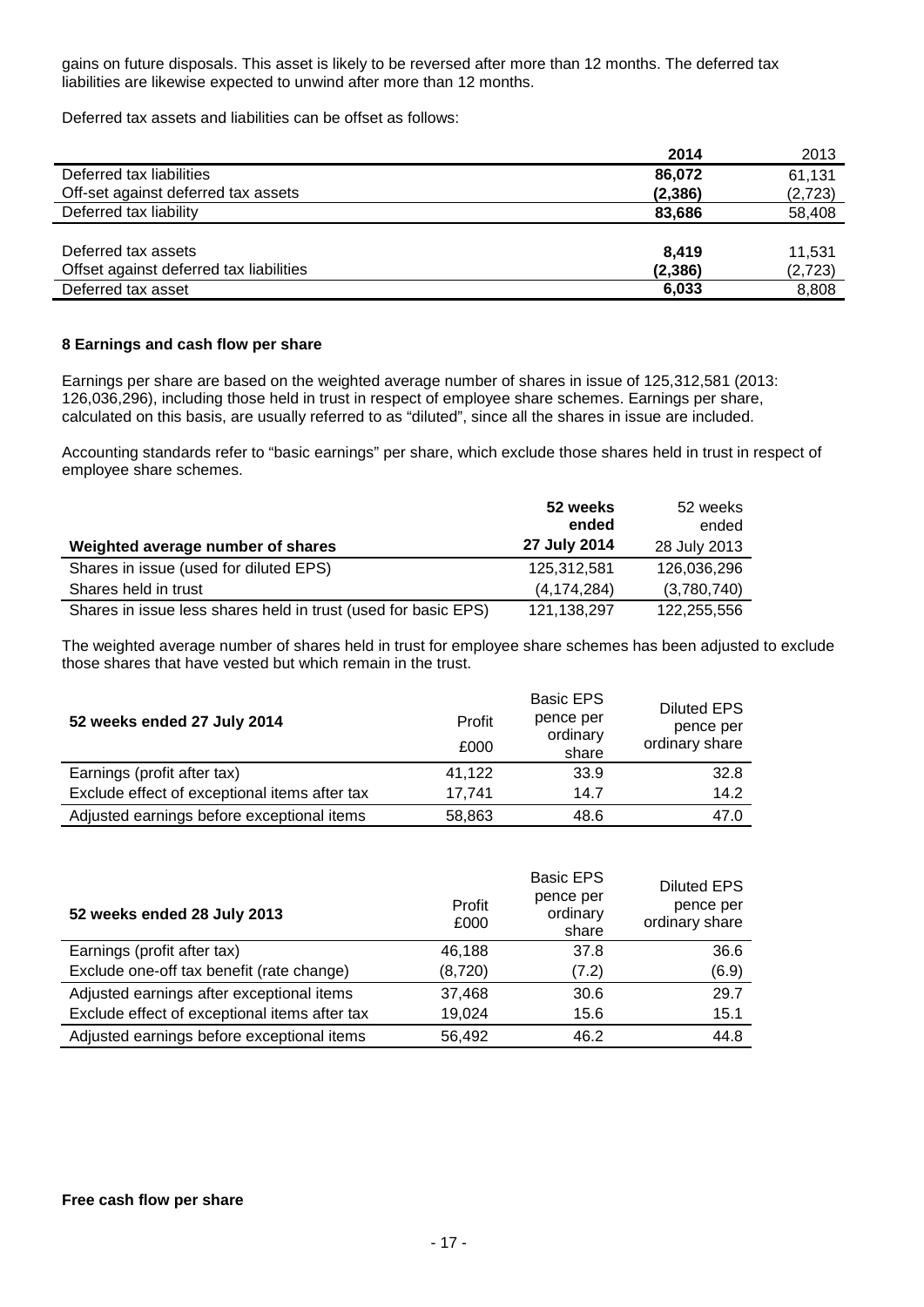The calculation of free cash flow per share is based on the net cash generated by business activities and available for investment in new pub developments and extensions to current pubs, after funding interest, corporation tax, all other reinvestment in pubs open at the start of the period and the purchase of own shares under the employee Share Incentive Plan ('free cash flow'). It is calculated before taking account of proceeds from property disposals, inflows and outflows of financing from outside sources and dividend payments and is based on the weighted average number of shares in issue, including those held in trust in respect of the employee share schemes.

| Free cash flow per share     | 52 weeks<br>ended<br>27 July 2014 | 52 weeks<br>ended<br>28 July 2013 |
|------------------------------|-----------------------------------|-----------------------------------|
| Free cash flow (£000)        | 92,850                            | 65,349                            |
| Free cash flow per share (p) | 74.1                              | 51.8                              |

### **9 Cash generated from operations**

|                                                   | 52 weeks     | 52 weeks     |
|---------------------------------------------------|--------------|--------------|
|                                                   | ended        | ended        |
|                                                   | 27 July 2014 | 28 July 2013 |
|                                                   | £000         | £000         |
| Profit for the year                               | 41,122       | 46,188       |
| Adjusted for:                                     |              |              |
| Tax                                               | 37,243       | 10,955       |
| Net impairment charge                             | 1,012        | 15,551       |
| Net onerous lease provision                       | (228)        | 3,278        |
| Loss on disposal of property, plant and equipment | 645          | 971          |
| Amortisation of intangible assets                 | 3,254        | 2,650        |
| Depreciation of property, plant and equipment     | 54,459       | 50,084       |
| Lease premium amortisation                        | 321          | 363          |
| Depreciation on investment properties             | 41           |              |
| Share-based charges                               | 7,521        | 6,539        |
| Interest receivable                               | (67)         | (118)        |
| Amortisation of bank loan issue costs             | 2,320        | 1,655        |
| Interest payable                                  | 33,960       | 32,830       |
| <b>Exceptional interest</b>                       | 997          |              |
|                                                   | 182,600      | 170,946      |
| Change in inventories                             | (2, 455)     | 1,118        |
| Change in receivables                             | 39           | (5,255)      |
| Change in payables                                | 32,321       | (1,887)      |
| Net cash inflow from operating activities         | 212,505      | 164,922      |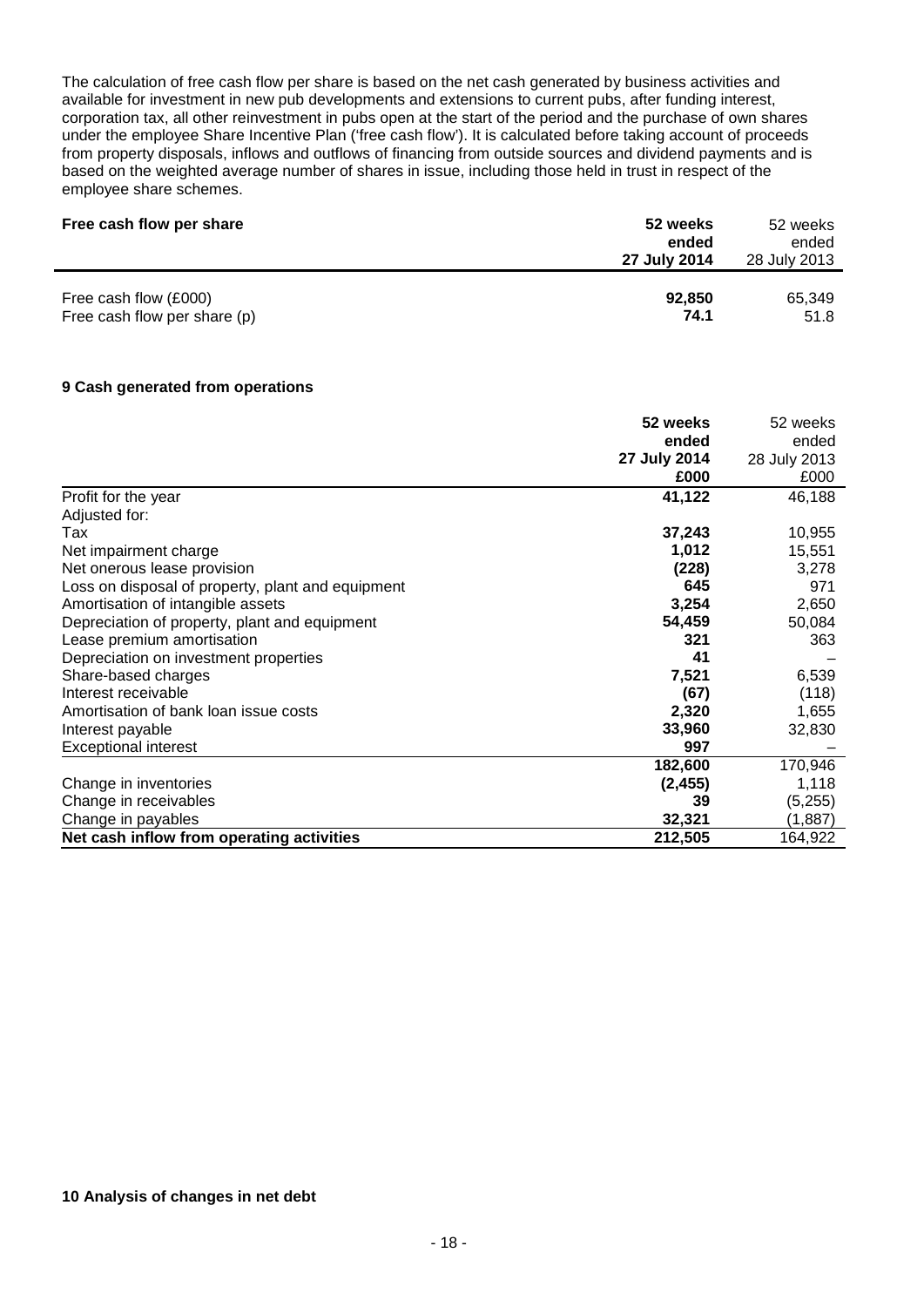|                                                   | At 28 July | Cash flows | Non-cash | At 27 July |
|---------------------------------------------------|------------|------------|----------|------------|
|                                                   | 2013       |            | movement | 2014       |
|                                                   | £000       | £000       | £000     | £000       |
| Cash in hand                                      | 29,837     | 2.478      |          | 32,315     |
| Debt due after one year                           | (493,799)  | (88,048)   | (2,320)  | (584,167)  |
| Bank borrowing                                    | (463,962)  | (85, 570)  | (2,320)  | (551, 852) |
| Finance lease creditor $-$ due less than one year | (5, 552)   | 5,552      | (2,636)  | (2,636)    |
| Finance lease creditor – due after one year       | (4,699)    |            | 2,636    | (2,063)    |
| Net borrowings                                    | (474, 213) | (80,018)   | (2,320)  | (556,551)  |
| Derivative: interest-rate swaps                   | (44,045)   |            | 17,028   | (27,017)   |
| Derivative: interest-rate swaps - due in one year |            |            | (3, 149) | (3,149)    |
| Net debt                                          | (518,258)  | (80,018)   | 11,559   | (586,717)  |

# **Non-cash movements**

The non-cash movement in debt due after one year relates to the amortisation of bank loan issue costs.

The movement in interest-rate swaps of £13.9 million relates to the change in the 'mark to market' valuations for the year.

### **11 Dividends paid and proposed**

|                                                      | 52 weeks | 52 weeks |
|------------------------------------------------------|----------|----------|
|                                                      | ended    | ended    |
|                                                      | 27 July  | 28 July  |
|                                                      | 2014     | 2013     |
|                                                      | £000     | £000     |
|                                                      |          |          |
| Declared and paid during the year:                   |          |          |
| Dividends on ordinary shares:                        |          |          |
| $-$ final for 2012/13: 8.0p (2011/12: 8.0p)          | 9,987    | 10,021   |
| $-$ interim for 2013/14: 4.0p (2012/13: 4.0p)        | 4.962    | 5,032    |
|                                                      |          |          |
| Dividends paid                                       | 14.949   | 15,053   |
|                                                      |          |          |
| Proposed for approval by shareholders at the AGM:    |          |          |
| $-$ final dividend for 2013/14: 8.0p (2012/13: 8.0p) | 9.751    | 9.623    |

As detailed in the interim accounts, the board declared and paid an interim dividend of 4.0p for the financial year ended 27 July 2014.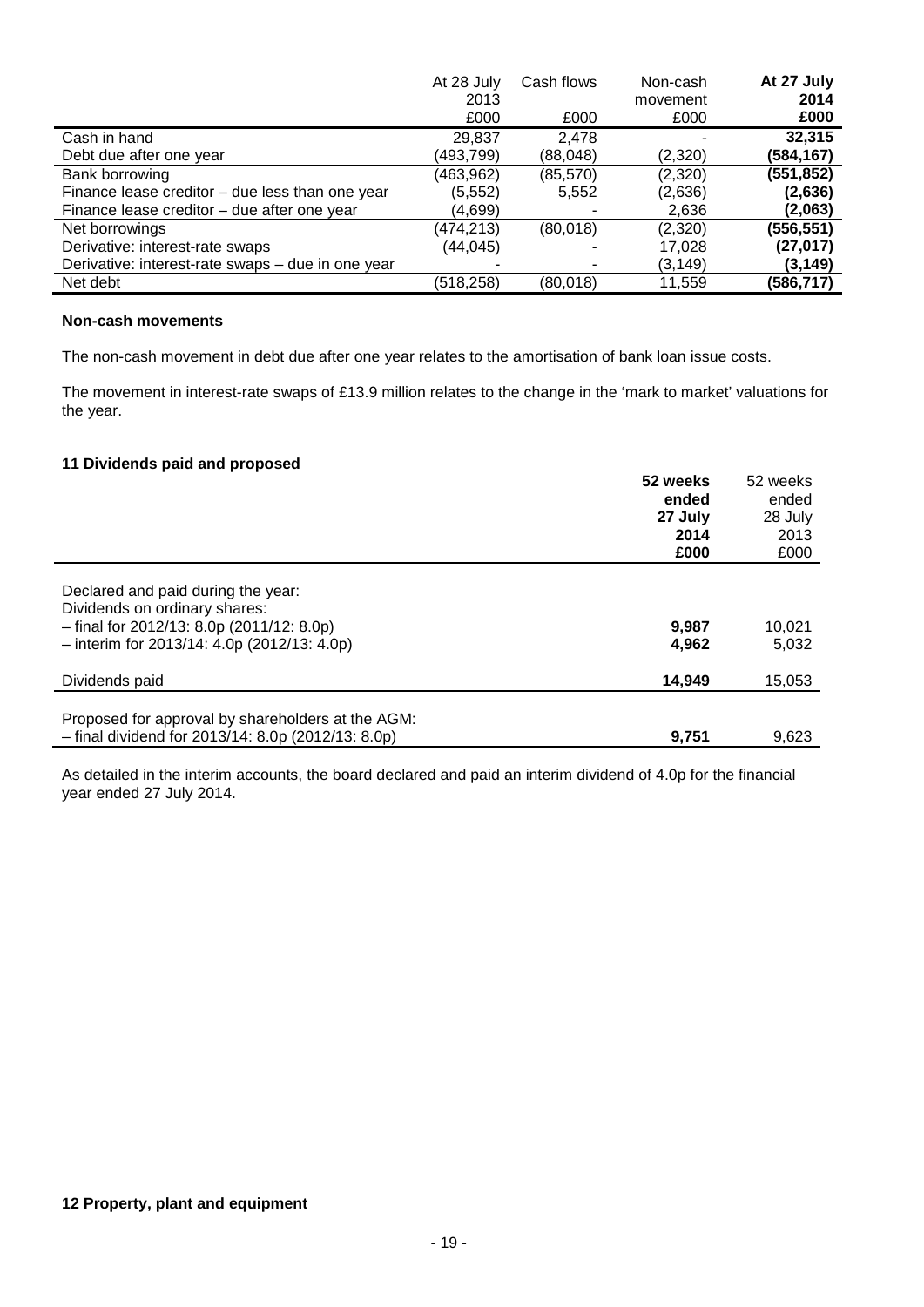|                                       | Freehold  | Short-    | Equipment,   | Expenditure | Total     |
|---------------------------------------|-----------|-----------|--------------|-------------|-----------|
|                                       | and long- | leasehold | fixtures and | on unopened |           |
|                                       | leasehold | property  | fittings     | properties  |           |
|                                       | property  |           |              |             |           |
|                                       | £000      | £000      | £000         | £000        | £000      |
|                                       |           |           |              |             |           |
| Cost:                                 |           |           |              |             |           |
| At 29 July 2012                       | 668,059   | 410,089   | 389,730      | 15,556      | 1,483,434 |
| <b>Additions</b>                      | 2,852     | 11,645    | 27,791       | 55,650      | 97,938    |
| <b>Transfers</b>                      | 26,470    | 11,302    | 13,090       | (50, 862)   |           |
| Transfer to/from assets held for sale | 1,693     | 1,135     |              |             | 2,828     |
| <b>Disposals</b>                      | (1,693)   | (1, 952)  | (2,536)      |             | (6, 181)  |
| Reclassification                      | 6,090     | (6,090)   |              |             |           |
| At 28 July 2013                       | 703,471   | 426,129   | 428,075      | 20,344      | 1,578,019 |
| Additions                             | 27,525    | 22,732    | 38,494       | 78,767      | 167,518   |
| <b>Transfers</b>                      | 28,355    | 19,692    | 19,784       | (67, 831)   |           |
| Disposals                             | (1,316)   | (2,692)   | (4, 429)     |             | (8, 437)  |
| Reclassification                      | 40,622    | (40, 622) |              |             |           |
| At 27 July 2014                       | 798,657   | 425,239   | 481,924      | 31,280      | 1,737,100 |
|                                       |           |           |              |             |           |
| Accumulated depreciation and          |           |           |              |             |           |
| impairment:                           |           |           |              |             |           |
| At 29 July 2012                       | 119,982   | 167,294   | 270,876      | 941         | 559,093   |
| Provided during the period            | 11,107    | 13,127    | 25,850       |             | 50,084    |
| Impairment loss                       | 6,458     | 6,809     | 1,191        |             | 14,458    |
| <b>Disposals</b>                      | (1,320)   | (797)     | (2, 179)     |             | (4,296)   |
| Transfer to/from assets held for sale | 1,328     | 424       |              |             | 1,752     |
| Reclassification                      | 1,899     | (1,899)   |              |             |           |
| At 28 July 2013                       | 139,454   | 184,958   | 295,738      | 941         | 621,091   |
| Provided during the period            | 9,465     | 16,096    | 28,887       | 11          | 54,459    |
| Impairment loss (reversal)            | 2,234     | (1, 179)  | 137          |             | 1,192     |
| <b>Disposals</b>                      | (668)     | (2,849)   | (3,792)      | (400)       | (7,709)   |
| Reclassification                      | 5,627     | (5,627)   |              |             |           |
| At 27 July 2014                       | 156,112   | 191,399   | 320,970      | 552         | 669,033   |
|                                       |           |           |              |             |           |
| Net book amount at 27 July 2014       | 642,545   | 233,840   | 160,954      | 30,728      | 1,068,067 |
|                                       |           |           |              |             |           |
| Net book amount at 28 July 2013       | 564,017   | 241,171   | 132,337      | 19,403      | 956,928   |
|                                       |           |           |              |             |           |
| Net book amount at 29 July 2012       | 548,077   | 242,795   | 118,854      | 14,615      | 924,341   |

### **Impairment of property, plant and equipment**

In assessing whether a pub has been impaired, the book value of the pub is compared with its anticipated future cash flows. Assumptions are used about sales, costs and profit, using a pre-tax discount rate for future years of 9% (2013: 10%).

If the value, based on future anticipated cash flows, is lower than the book value, the difference is written off as property impairment.

As a result of this exercise, a net impairment loss of £1,192,000 (2013: £14,458,000) was charged to operating costs in the income statement, as described in note 3. Included within this charge was a reversal of previously impaired assets of £2,211,000 (2013: £766,000). Impairment losses were reversed, as the financial performance of the impaired sites had improved to a point at which management was satisfied that the impairment was no longer required.

Management believes that a reasonable change in any of the key assumptions, for example the discount rate applied to each pub, could cause the carrying value of the pub to exceed its recoverable amount, but that the change would be immaterial.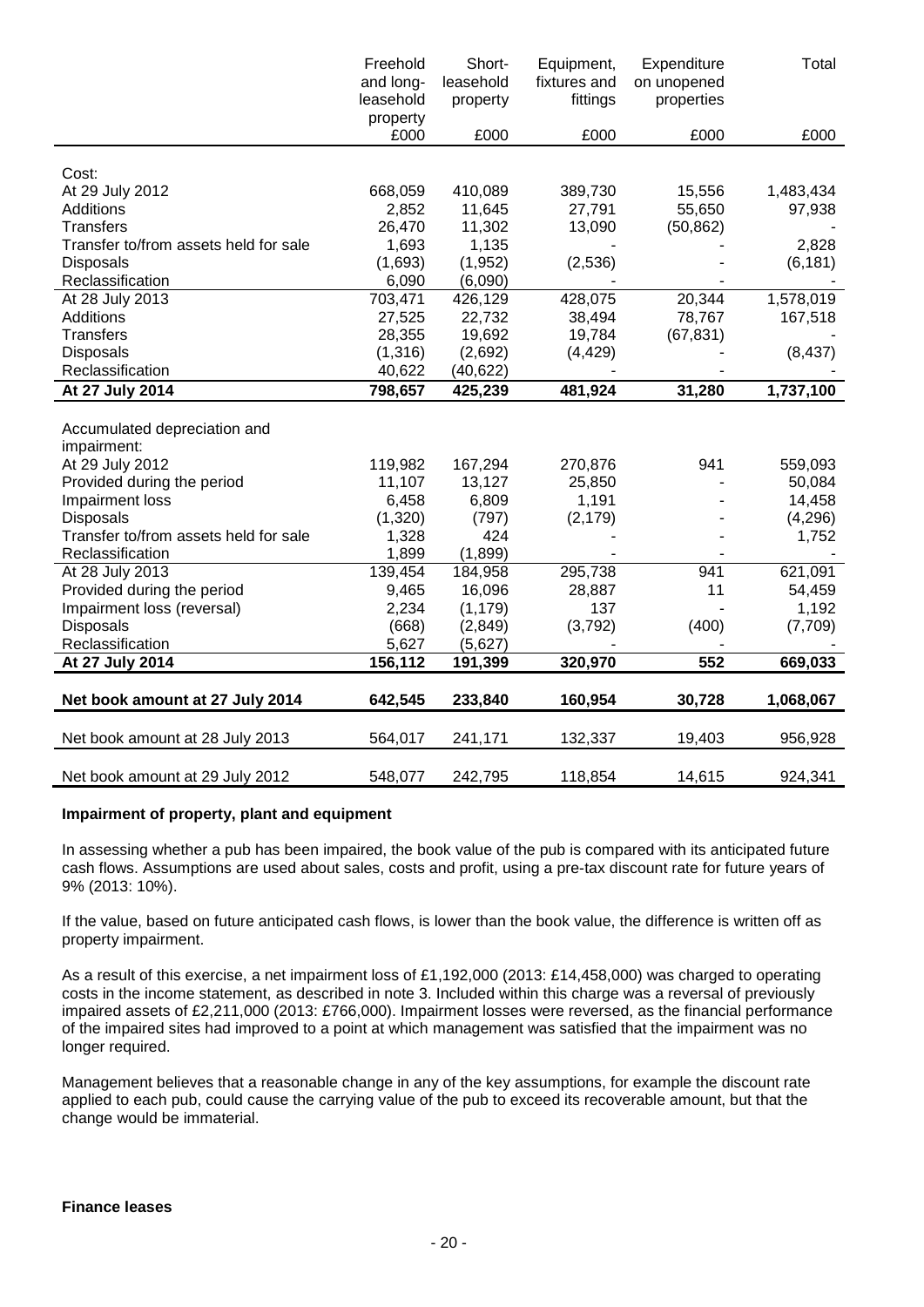Certain items of furniture, kitchen and IT equipment are subject to finance leases.

The carrying value of these assets, held under finance leases at 27 July 2014, included in equipment, fixtures and fittings, was as follows:

|                                 | 2014  | 2013   |
|---------------------------------|-------|--------|
|                                 | £000  | £000   |
| Net book value                  | 8,580 | 10,554 |
|                                 |       |        |
| 13 Intangible assets            |       |        |
|                                 |       | £000   |
| Cost:                           |       |        |
| At 29 July 2012                 |       | 29,613 |
| <b>Additions</b>                |       | 5,880  |
| At 28 July 2013                 |       | 35,493 |
| Additions                       |       | 9,926  |
| At 27 July 2014                 |       | 45,419 |
|                                 |       |        |
| Accumulated amortisation:       |       |        |
| At 29 July 2012                 |       | 12,677 |
| Amortisation during the period  |       | 2,650  |
| At 28 July 2013                 |       | 15,327 |
| Amortisation during the period  |       | 3,254  |
| At 27 July 2014                 |       | 18,581 |
|                                 |       |        |
| Net book amount at 27 July 2014 |       | 26,838 |
|                                 |       |        |
| Net book amount at 28 July 2013 |       | 20,166 |
| Net book amount at 29 July 2012 |       | 16,936 |

Amortisation of £3,254,000 (2013: £2,650,000) is included in operating costs in the income statement.

The majority of intangible assets relates to computer software and software development. Examples include the development costs of our SAP accounting system and "Wisdom" property maintenance system.

Included in the intangible assets is £9,298,000 of software which are in the course of development (2013: £4,258,000).

### **Finance leases**

Certain intangible assets, for example EPOS and accounting systems, have been purchased using finance leases. The amounts below show the reduction in net book value of assets held under finance leases which are released from security when the debt is repaid.

|                | 2014<br>£000 | 2013<br>£000 |
|----------------|--------------|--------------|
| Net book value | 696          | 4,626        |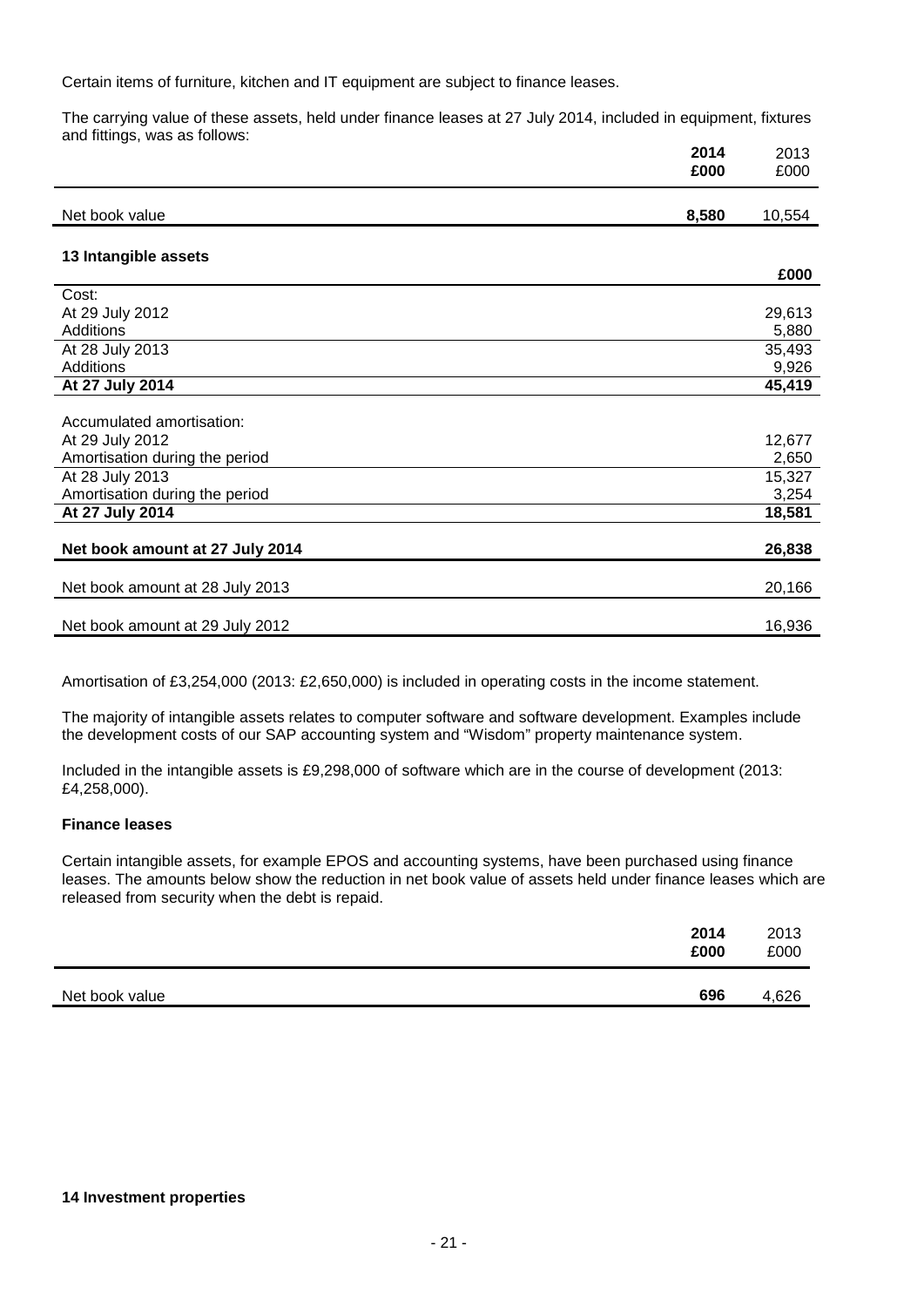During the financial year ending 27 July 2014, the company acquired three freehold properties with existing tenants – and these assets have been classified as investment properties.

| 2014                         | 2013   |
|------------------------------|--------|
| £000                         | £000   |
| 8,713<br>Investment property | $\sim$ |

Rental income received in the period from investment properties was £328,000 (2013: £nil). Operating costs incurred in relation to these properties amounted to £41,000 (2013: £nil).

In the opinion of the directors, the cost as stated above is equivalent to the fair value of the properties.

### **15 Other non-current assets**

These assets relate to lease premiums whereby the company has paid a landlord a sum of money to take over the benefit of a lease.

|                                          | Lease    |
|------------------------------------------|----------|
|                                          | premiums |
|                                          | £000     |
| Cost:                                    |          |
| At 29 July 2012                          | 13,977   |
| <b>Additions</b>                         | 93       |
| At 28 July 2013                          | 14,070   |
| <b>Additions</b>                         | 10       |
| At 27 July 2014                          | 14,080   |
|                                          |          |
| Accumulated amortisation and impairment: |          |
| At 29 July 2012                          | 3,295    |
| Amortisation during the period           | 363      |
| Impairment                               | 515      |
| At 28 July 2013                          | 4,173    |
| Amortisation during the period           | 321      |
| Impairment reversal                      | (180)    |
| At 27 July 2014                          | 4,314    |
|                                          |          |
| Net book amount at 27 July 2014          | 9,766    |
|                                          |          |
| Net book amount at 28 July 2013          | 9,897    |
| Net book amount at 29 July 2012          | 10,682   |
|                                          |          |